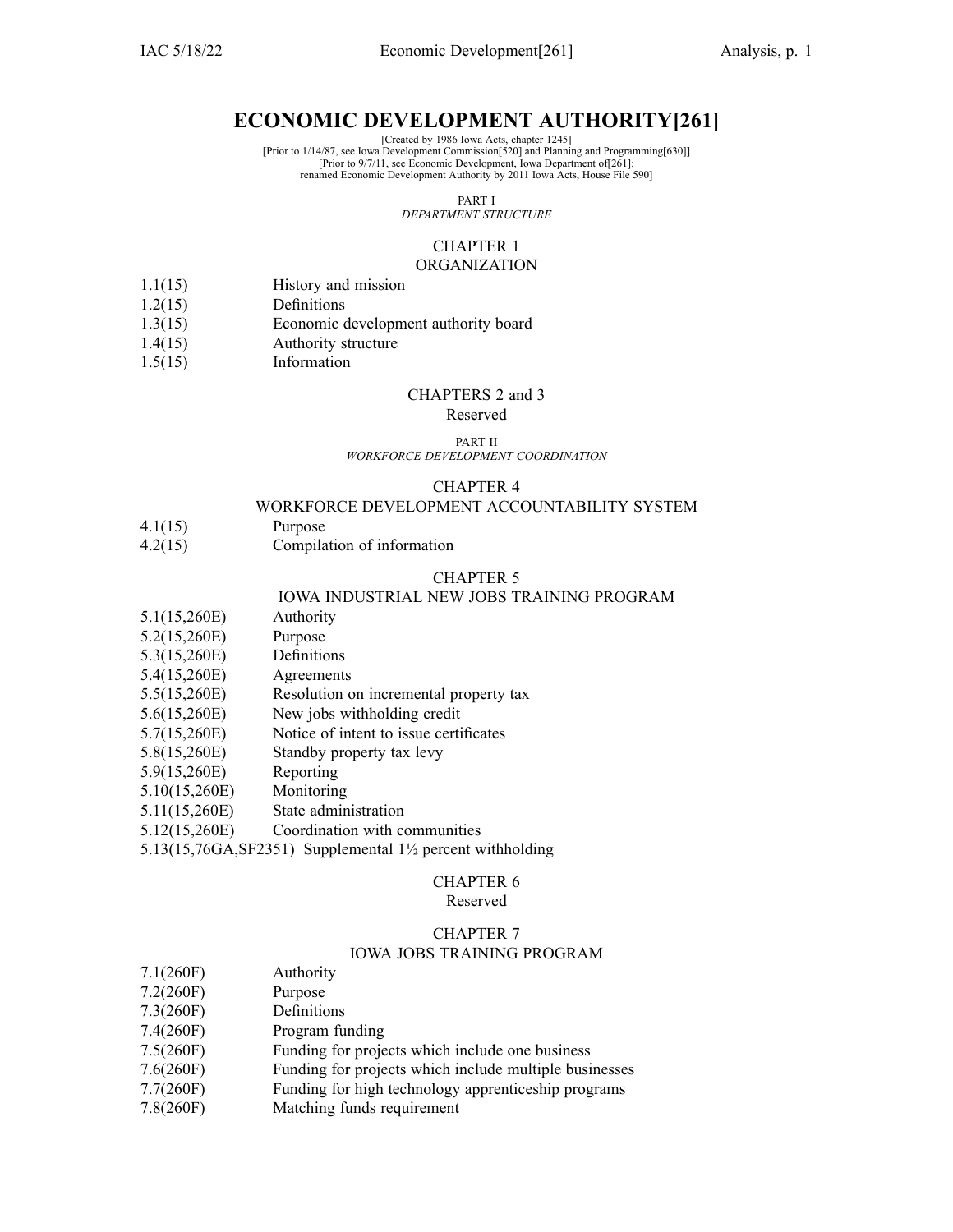| 7.9(260F)     | Use of program funds                                                                            |
|---------------|-------------------------------------------------------------------------------------------------|
| 7.10(260F)    | Use of 260F earned interest                                                                     |
| 7.11          | Reserved                                                                                        |
| 7.12(260F)    | Separate account                                                                                |
| 7.13 to 7.17  | Reserved                                                                                        |
| 7.18(260)     | Letter of intent                                                                                |
| 7.19(260F)    | Project commencement date                                                                       |
| 7.20(260F)    | Application process                                                                             |
| 7.21(260F)    | Application scoring criteria                                                                    |
| 7.22(260F)    | Training agreement                                                                              |
| 7.23(260F)    | Special requirements for community college consortium projects                                  |
| 7.24(260F)    | Special requirements for community college-sponsored business network projects                  |
| 7.25(260F)    | Special requirements for authority-sponsored business network projects                          |
| 7.26(260)     | Special requirements for community college-sponsored high technology<br>apprenticeship projects |
| 7.27(260F)    | Special requirements for authority-sponsored high technology apprenticeship<br>projects         |
| 7.28 and 7.29 | Reserved                                                                                        |
| 7.30(260F)    | Events of default                                                                               |
| 7.31(260F)    | Options and procedures on default                                                               |
| 7.32(260F)    | Remedies upon default                                                                           |
| 7.33(260F)    | Return of unused funds                                                                          |
| 7.34(260F)    | Open records                                                                                    |
| 7.35(260F)    | Required forms                                                                                  |

# WORKFORCE DEVELOPMENT FUND

|                                      | <u>N OIXIXI OIXCE DE VEEOI METVI TUTVD</u>                                                     |
|--------------------------------------|------------------------------------------------------------------------------------------------|
| 8.1(15,76GA,ch1180)                  | Purpose                                                                                        |
| 8.2(15,76GA,ch1180)                  | Definitions                                                                                    |
| 8.3(15,76GA,ch1180)                  | Workforce development fund account                                                             |
| 8.4(15,76GA,ch1180)                  | Workforce development fund allocation                                                          |
| 8.5(15,76GA,ch1180)                  | Workforce development fund reporting                                                           |
| 8.6(15,76GA,ch1180)                  | Training and retraining programs for targeted industries                                       |
| 8.7(15,76GA, ch1180)                 | Projects under Iowa Code chapter 260F                                                          |
|                                      | 8.8(15,76GA, chs1180, 1219) Apprenticeship programs under Iowa Code section 260C.44 (including |
|                                      | new or statewide building trades apprenticeship programs)                                      |
|                                      | 8.9(15,76GA, chs1180, 1219) Innovative skill development activities                            |
|                                      | 8.10(15,76GA, ch1180) Negotiation and award                                                    |
| 8.11(15,76GA, ch1180) Administration |                                                                                                |
|                                      | 8.12(15,76GA, ch1180) Training materials and equipment                                         |
|                                      |                                                                                                |

8.13(15,76GA,ch1180) Redistribution of funds

# CHAPTERS 9 to 11 Reserved

# CHAPTER 12

# APPRENTICESHIP TRAINING PROGRAM

| 12.1(15,15B) | Authority |
|--------------|-----------|
|--------------|-----------|

- 12.2(15,15B) Purpose
- 12.3(15,15B) Definitions
- 12.4(15,15B) Annual appropriations—amount of assistance available—standard contract—use of funds
- 12.5(15,15B) Eligibility for assistance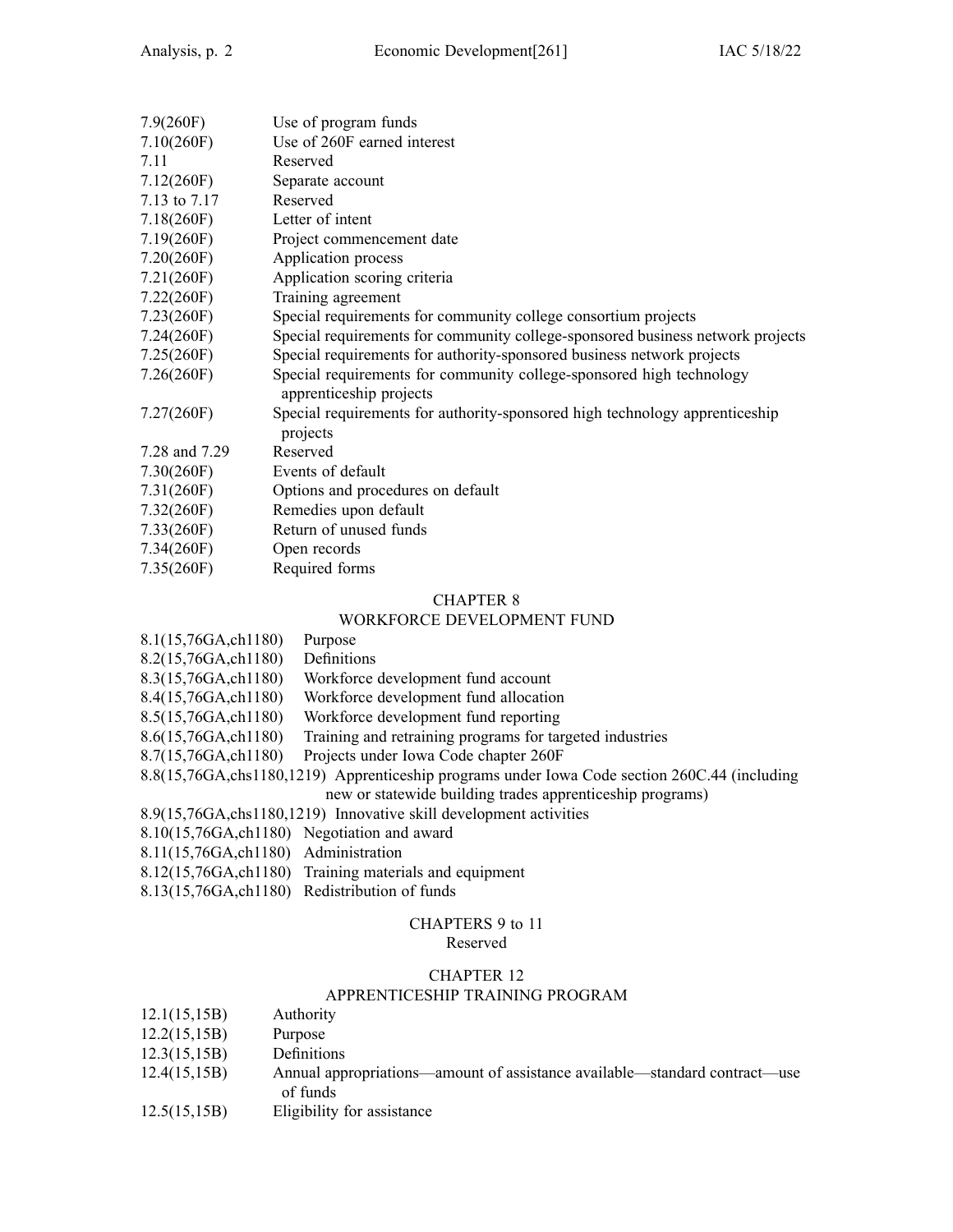- 12.6(15,15B) Determination of financial assistance grants
- 12.7(15,15B) Application submittal and review process
- 12.8(15,15B) Notice and reporting

# FUTURE READY IOWA REGISTERED APPRENTICESHIP DEVELOPMENT FUND

13.1(15,87GA,HF2458) Purpose

13.2(15,87GA,HF2458) Definitions

13.3(15,87GA,HF2458) Program description

13.4(15,87GA,HF2458) Program eligibility, application scoring, and awards

13.5(15,87GA,HF2458) Agreement required

# CHAPTER 14

### FUTURE READY IOWA EXPANDED REGISTERED APPRENTICESHIP OPPORTUNITIES PROGRAM

- 14.1(15C) Purpose
- 14.2(15C) Definitions
- 14.3(15C) Program description
- 14.4(15C) Program eligibility, application scoring, and awards
- 14.5(15C) Agreement required

# CHAPTER 15

# STEM BEST APPROPRIATION

15.1(89GA,HF871) Purpose

15.2(89GA,HF871) Definitions

15.3(89GA,HF871) Eligible uses of funds

### CHAPTERS 16 to 19 Reserved

# CHAPTER 20

# ACCELERATED CAREER EDUCATION (ACE) PROGRAM

- 20.1(260G) Purpose
- 20.2(260G) Definitions
- 20.3(260G) Program eligibility and designation
- 20.4(260G) Funding allocation
- 20.5(260G) Program job credits
- 20.6(260G) Program agreements and administration

PART III

*COMMUNITY DEVELOPMENT DIVISION*

# CHAPTER 21

# DIVISION RESPONSIBILITIES

- 21.1(15) Mission
- 21.2(15) Division responsibilities

# CHAPTER 22

# NUISANCE PROPERTY AND ABANDONED BUILDING REMEDIATION ASSISTANCE

- 22.1(15) Authority and purpose
- 22.2(15) Definitions
- 22.3(15) Program description
- 22.4(15) Program eligibility, application scoring, and funding decisions
- 22.5(15) Contract required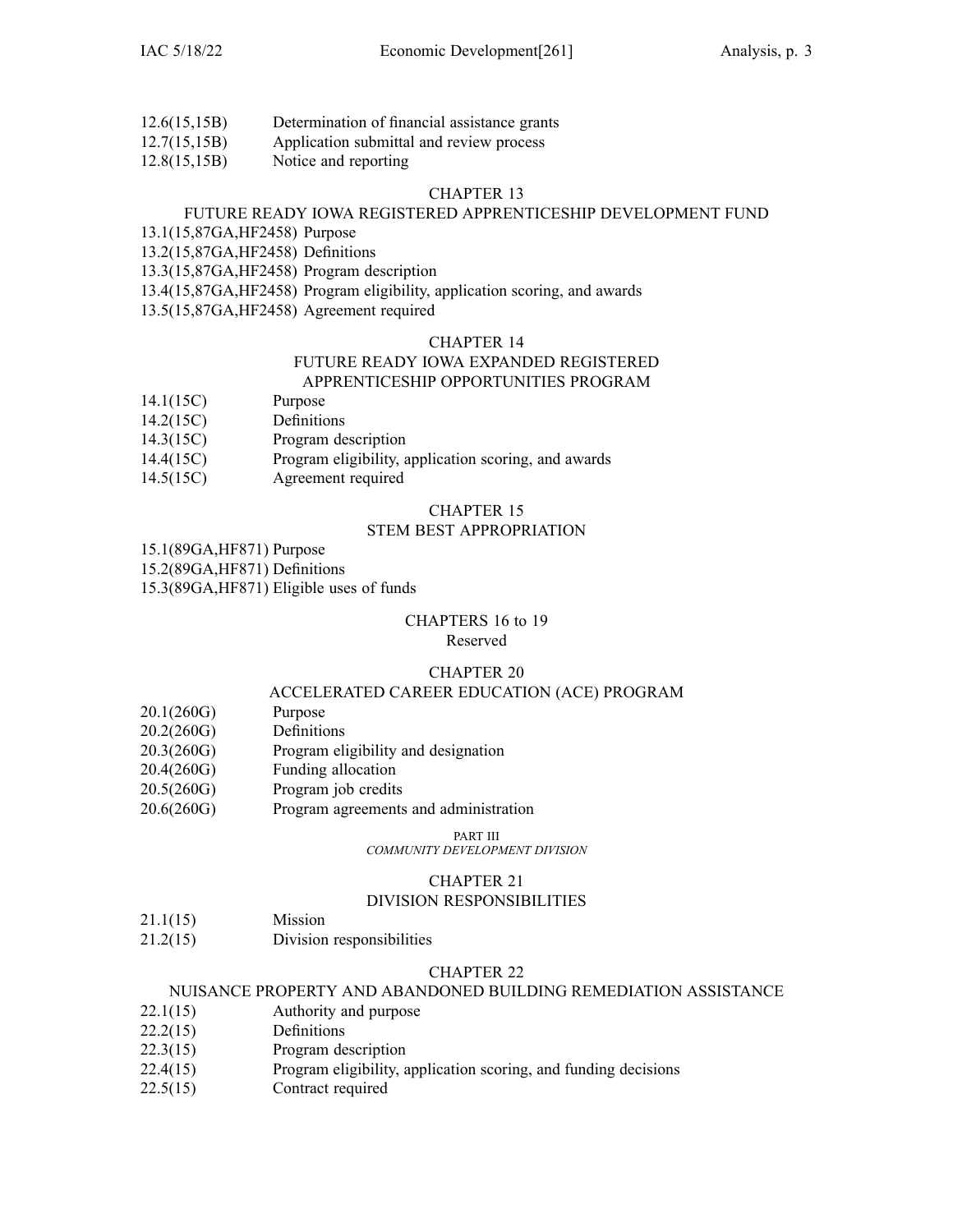# IOWA COMMUNITY DEVELOPMENT BLOCK GRANT PROGRAM

- 23.1(15) Purpose
- 23.2(15) Definitions
- 23.3(15) Annual action plan
- 23.4(15) Allocation of funds
- 23.5(15) Requirements for funding
- 23.6(15) Award and administration

# CHAPTER 24

# BROADBAND FORWARD AND TELECOMMUTER FORWARD CERTIFICATIONS

- 24.1(15E) Authority
- 24.2(15E) Purposes
- 24.3(15E) Definitions
- 24.4(15E) Application; review; approval
- 24.5(15E) Broadband forward certification
- 24.6(15E) Telecommuter forward certification
- 24.7(15E) Maintenance of certification

# CHAPTER 25

### Reserved

# CHAPTER 26

# VARIANCE PROCEDURES FOR TAX INCREMENT FINANCING (TIF) HOUSING PROJECTS

- 26.1(403) Goals and objectives
- 26.2(403) Definitions
- 26.3(403) Requirements for benefit to low- and moderate-income families
- 26.4(403) Ability to reques<sup>t</sup> <sup>a</sup> variance
- 26.5(403) Variance reques<sup>t</sup> procedure
- 26.6(403) Criteria for review

# CHAPTER 27

# NEIGHBORHOOD STABILIZATION PROGRAM

- 27.1(15) Purpose
- 27.2(15) Definitions
- 27.3(15) Program eligibility
- 27.4(15) Allocation of funding
- 27.5(15) Application procedures
- 27.6(15) Plan and application review process
- 27.7(15) Award process
- 27.8(15) Project managemen<sup>t</sup>

# CHAPTERS 28 to 30

# Reserved

# CHAPTER 31

# ECONOMIC DEVELOPMENT REGION INITIATIVES

- 31.1(15E) Purpose
- 31.2(15E) Types of assistance
- 31.3(15E) Financial assistance
- 31.4(15E) Definitions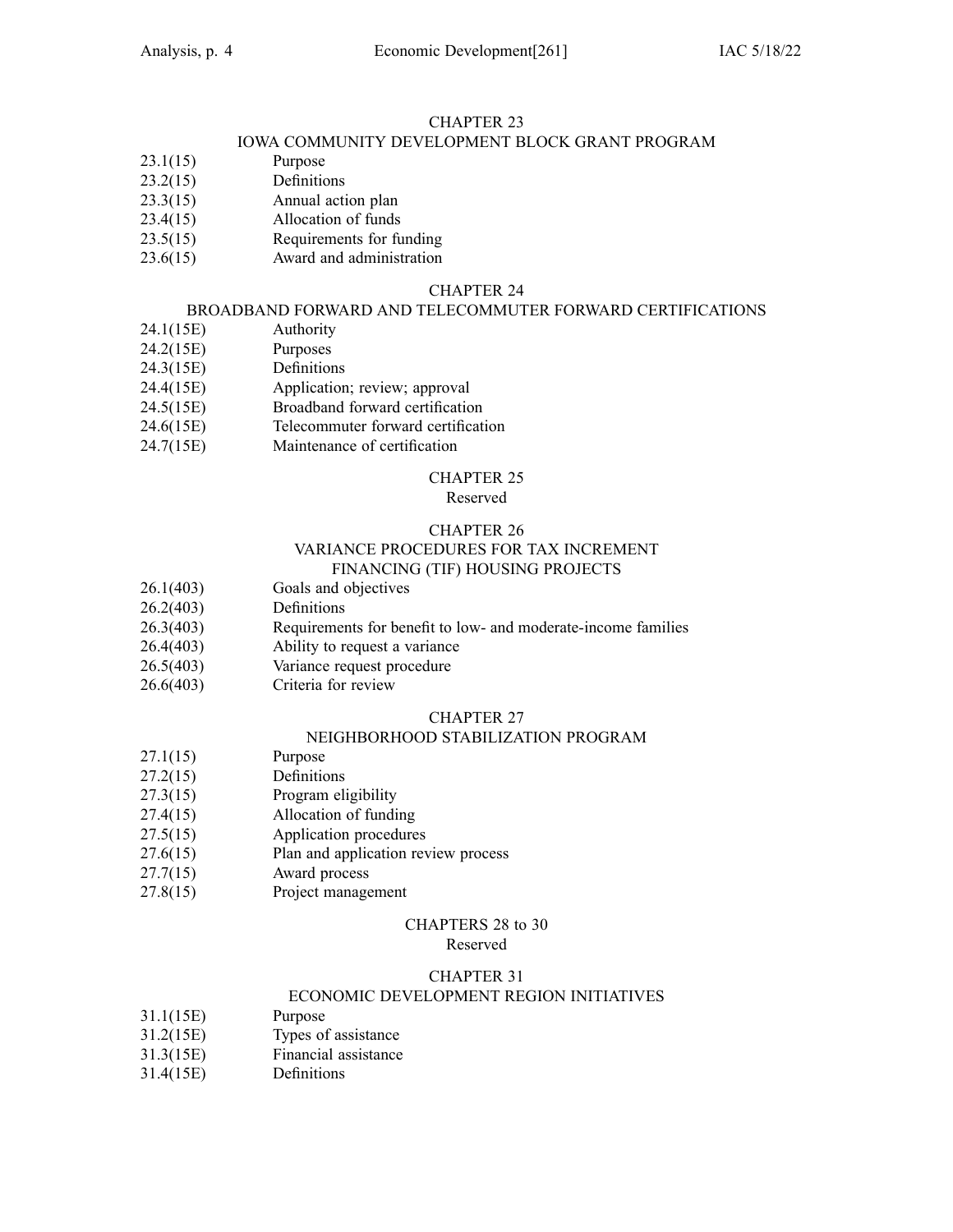### DIVISION I

|  |  |  |  | ECONOMIC DEVELOPMENT REGION INITIATIVE—FINANCIAL ASSISTANCE |
|--|--|--|--|-------------------------------------------------------------|
|  |  |  |  |                                                             |

- 31.5(15E) Uses of funds under the economic development region initiative
- 31.6(15E) Application process and approval process
- 31.7(15E) Reporting requirements

### DIVISION II

# ECONOMIC ENTERPRISE AREAS

- 31.8(15E) Description
- 31.9(15E) Funding
- 31.10(15E) Eligible use of funds
- 31.11(15E) Application process and approval process
- 31.12(15E) Reporting requirements

### DIVISION III

### BUSINESS ACCELERATORS

|  | 31.13(15E) | Description and purpose |
|--|------------|-------------------------|
|--|------------|-------------------------|

- 31.14(15E) Definitions
- 31.15(15E) Requirements and qualifications for business accelerator entities
- 31.16(15E) Other considerations
- 31.17(15E) Application procedures
- 31.18(15E) Reporting

### CHAPTER 32

# TAX CREDITS FOR ECONOMIC DEVELOPMENT REGION REVOLVING LOAN FUND

- 32.1(81GA,HF868,HF809) Purpose
- 32.2(81GA,HF868,HF809) Definitions
- 32.3(81GA,HF868,HF809) Allocation of funds

32.4(81GA,HF868,HF809) Credit amount

- 32.5(81GA,HF868,HF809) Eligible contributions
- 32.6(81GA,HF868,HF809) Requests for tax credits

### CHAPTER 33

Reserved

### CHAPTER 34

# WELCOME CENTER PROGRAM

34.2(15) Welcome center program

### CHAPTER 35

# REGIONAL TOURISM MARKETING GRANT PROGRAM

35.1(82GA,SF302) Purpose

35.2(82GA,SF302) Definitions

35.3(82GA,SF302) Eligible applicants

35.4(82GA,SF302) Use of funds

35.5(82GA,SF302) Application procedures and content

35.6(82GA,SF302) Application review and approval procedures

35.7(82GA,SF302) Funding of grants; contracting

### CHAPTER 36

# DOWNTOWN LOAN GUARANTEE PROGRAM

- 36.1(15) Purpose
- 36.2(15) Definitions
- 36.3(15) Eligibility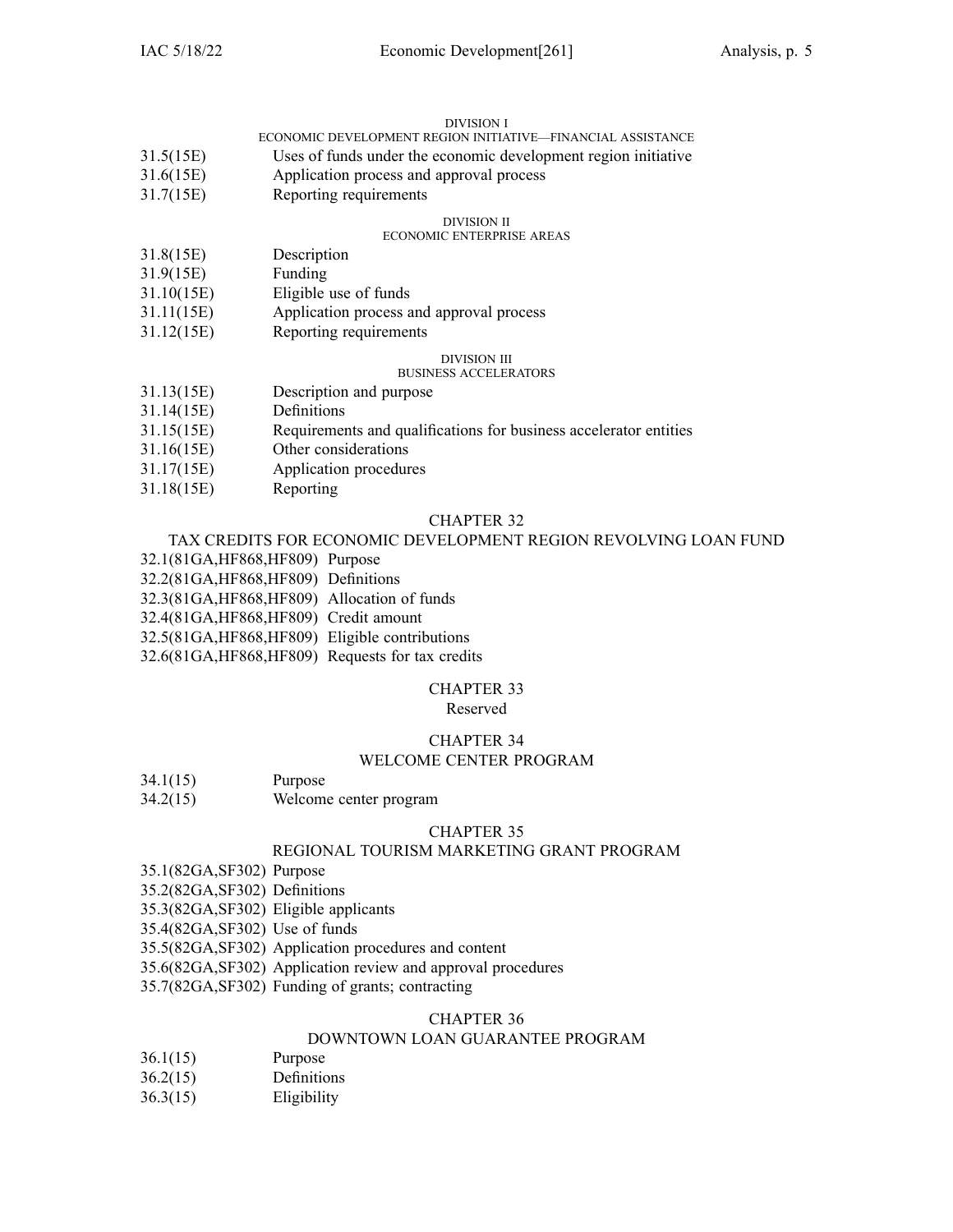- 36.4(15) Application submittal and review process
- 36.5(15) Loan guarantee limitations
- 36.6(15) Annual fee
- 36.7(15) Agreement
- 36.8(15) Reporting

### CITY DEVELOPMENT BOARD

- 37.1(368) Expenses, annual repor<sup>t</sup> and rules
- 37.2(17A) Forms

### CHAPTER 38

# REGIONAL SPORTS AUTHORITY DISTRICTS

- 38.1(15E) Definitions
- 38.2(15E) Program description
- 38.3(15E) Program eligibility and application requirements
- 38.4(15E) Application scoring and certification of districts
- 38.5(15E) Contract administration
- 38.6(15E) Expenses, records, and reimbursements

# CHAPTER 39

# MAIN STREET IOWA PROGRAM

- 39.1(15) Purpose
- 39.2(15) Definitions
- 39.3(15) Program administration
- 39.4 and 39.5 Reserved
- 39.6(15) Application and selection process
- 39.7(15) Selection criteria
- 39.8 Reserved
- 39.9(15) Reports
- 39.10(15) Noncompliance
- 39.11(15) Forms

### CHAPTER 40

# IOWA JOBS MAIN STREET PROGRAM

40.1(83GA,SF2389) Authority 40.2(83GA,SF2389) Purpose 40.3(83GA,SF2389) Definitions 40.4(83GA,SF2389) Highest-priority list 40.5(83GA,SF2389) Funding 40.6(83GA,SF2389) Financial managemen<sup>t</sup> 40.7(83GA,SF2389) Reports 40.8(83GA,SF2389) Signs 40.9(83GA,SF2389) Noncompliance 40.10(83GA,SF2389) Great places consideration

### CHAPTER 41

### COMMUNITY DEVELOPMENT FUND

41.1(79GA,HF718) Purpose 41.2(79GA,HF718) Program eligibility

- 41.3(79GA,HF718) General policies for applications
- 41.4(79GA,HF718) Application procedures
- 41.5(79GA,HF718) Application contents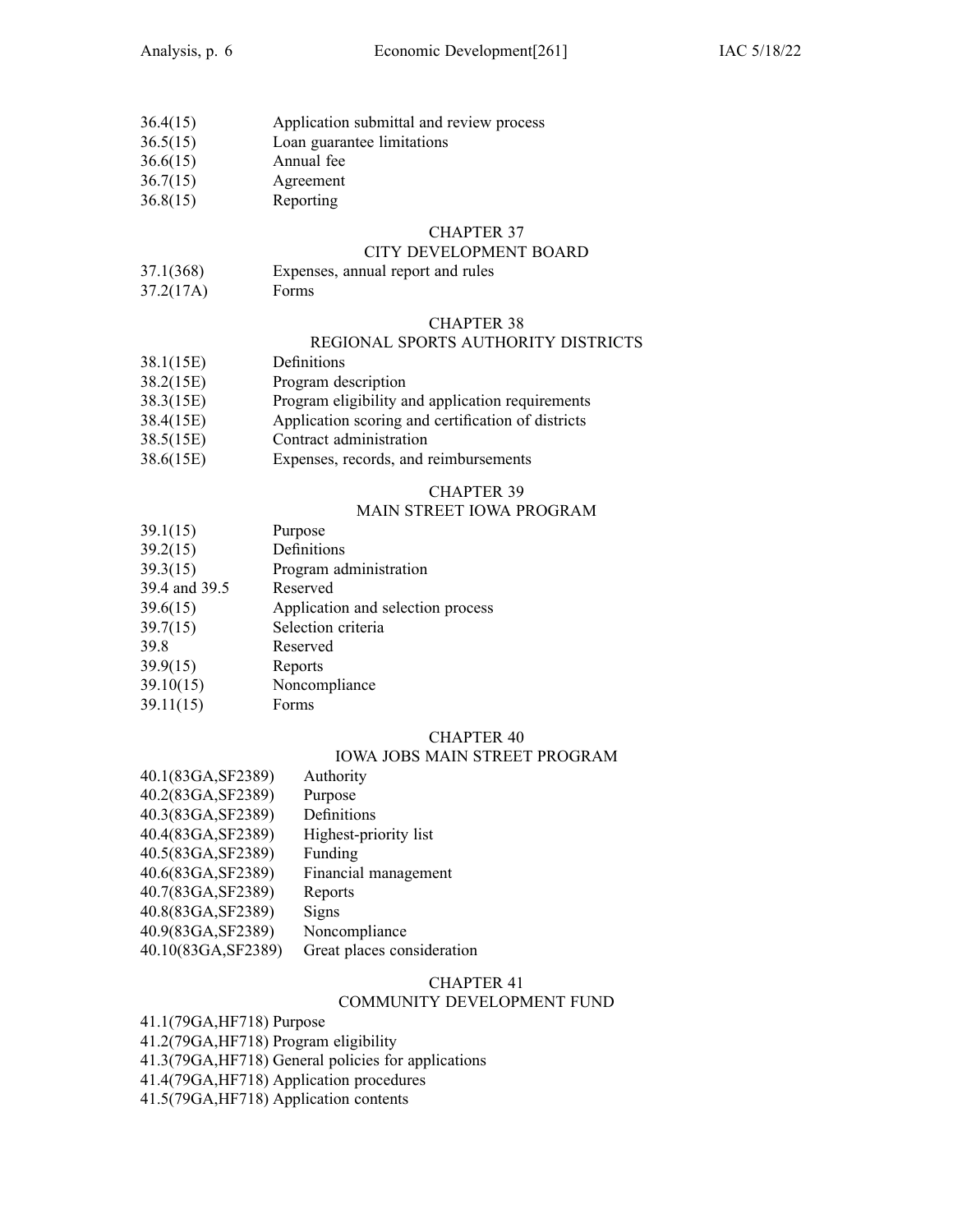# 41.6(79GA,HF718) Review process

41.7(79GA,HF718) Award process

41.8(79GA,HF718) Project managemen<sup>t</sup>

41.9(79GA,HF718) Performance reviews

# CHAPTER 42

# IOWA TOURISM GRANT PROGRAM

- 42.1(15) Definitions
- 42.2(15) Program description
- 42.3(15) Program eligibility and application requirements
- 42.4(15) Application scoring and approval process
- 42.5(15) Contract administration
- 42.6(15) Expenses, records, and reimbursements

# CHAPTER 43

# HOOVER PRESIDENTIAL LIBRARY TAX CREDIT

- 43.1(15E) Purpose
- 43.2(15E) Definitions
- 43.3(15E) Authorization of tax credits
- 43.4(15E) Tax credit limitations
- 43.5(15E) Distribution process and review criteria

# CHAPTER 44

# COG ASSISTANCE

- 44.1(28H) Purpose
- 44.2(28H) Definitions
- 44.3(28H) Eligibility
- 44.4(28H) Eligible activities
- 44.5(28H) Application procedure
- 44.6(28H) Grant awards
- 44.7(28H) Funding
- 44.8(28H) Financial managemen<sup>t</sup> standards
- 44.9(28H) Record keeping and retention
- 44.10(28H) Progress reports
- 44.11(28H) Noncompliance
- 44.12(28H) Grant closeouts
- 44.13(28H) Compliance with state laws and regulations

# CHAPTER 45

# COMMUNITY CATALYST BUILDING REMEDIATION PROGRAM

- 45.1(15) Purpose
- 45.2(15) Definitions
- 45.3(15) Program description
- 45.4(15) Program eligibility, application scoring, and funding decisions
- 45.5(15) Agreement required

# CHAPTER 46

# ENDOW IOWA GRANTS PROGRAM

46.1(81GA,HF868) Purpose

46.2(81GA,HF868) Definitions

46.3(81GA,HF868) Program procedures

46.4(81GA,HF868) Eligible applicants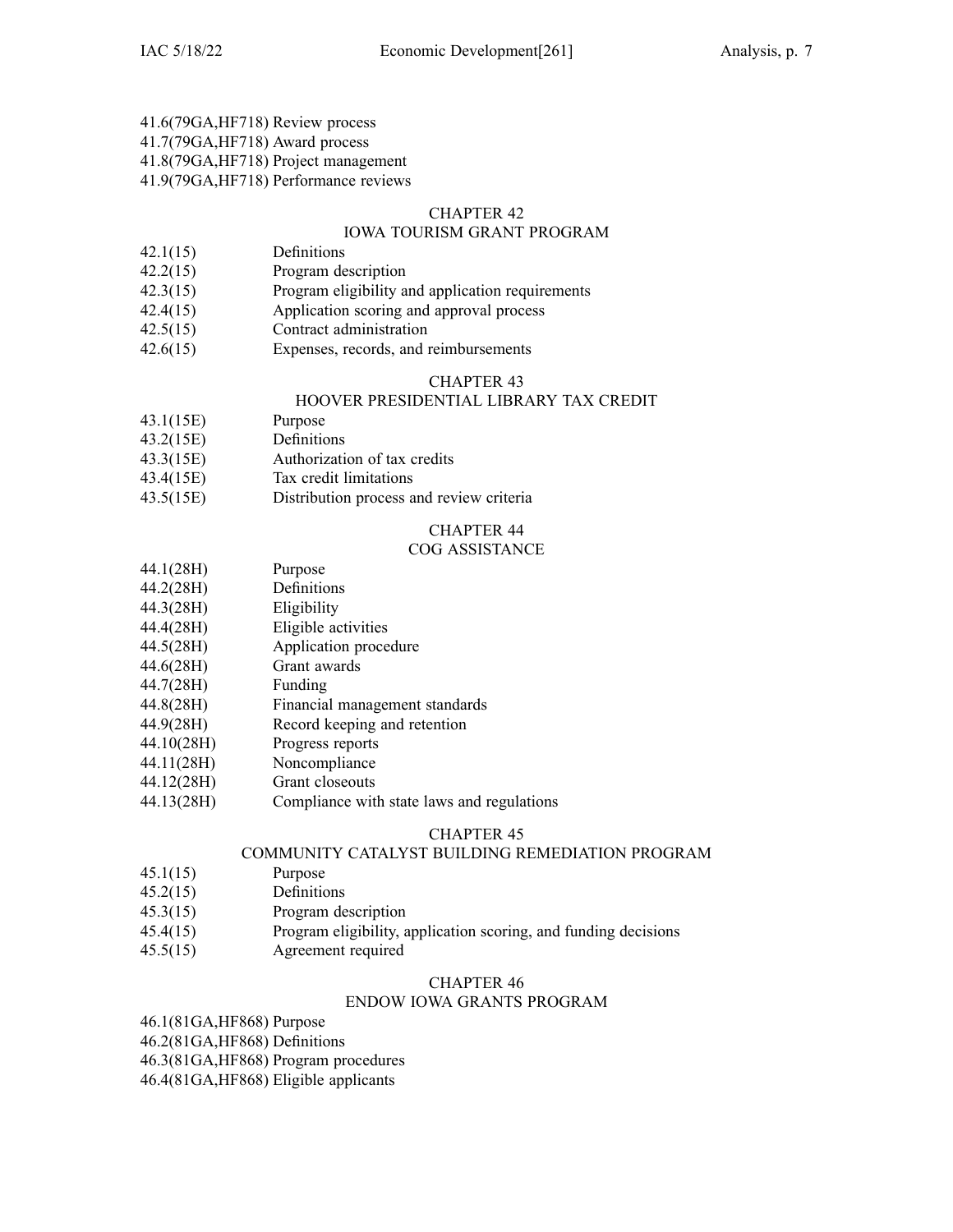46.5(81GA,HF868) Application and review criteria 46.6(81GA,HF868) Reporting requirements

# CHAPTER 47

# ENDOW IOWA TAX CREDITS

- 47.1(15E) Purpose
- 47.2(15E) Definitions
- 47.3(15E) Authorization of tax credits to taxpayers
- 47.4(15E) Distribution process and review criteria
- 47.5(15E) Reporting requirements

### CHAPTER 48

# WORKFORCE HOUSING TAX INCENTIVES PROGRAM

- 48.1(15) Authority
- 48.2(15) Purpose
- 48.3(15) Definitions
- 48.4(15) Housing project requirements
- 48.5(15) Housing project application and agreemen<sup>t</sup>
- 48.6(15) Workforce housing tax incentives
- 48.7(15) Annual program funding allocation, reallocation, and managemen<sup>t</sup> of excess demand
- 48.8(15) Application submittal and review process

DISASTER RECOVERY HOUSING PROGRAM

- 48.9(15) Housing project minimum requirements
- 48.10(15) Housing project application and agreemen<sup>t</sup>
- 48.11(15) Disaster recovery housing tax incentives
- 48.12(15) Program funding allocation and managemen<sup>t</sup> of excess demand
- 48.13(15) Application submittal and review process

### CHAPTER 49

### HISTORIC PRESERVATION AND CULTURAL AND ENTERTAINMENT DISTRICT TAX CREDITS

| 49.1(303,404A)  | Purpose                                                                                                                     |
|-----------------|-----------------------------------------------------------------------------------------------------------------------------|
| 49.2(404A)      | Program transition                                                                                                          |
| 49.3(404A)      | Definitions                                                                                                                 |
| 49.4(404A)      | Qualified rehabilitation expenditures                                                                                       |
| 49.5(404A)      | Historic preservation and cultural and entertainment district tax credit                                                    |
| 49.6(404A)      | Management of annual aggregate tax credit award limit                                                                       |
| 49.7(404A)      | Application and agreement process, generally                                                                                |
| 49.8(404A)      | Small projects                                                                                                              |
| 49.9(404A)      | Who may apply for the tax credit                                                                                            |
| 49.10(404A)     | Part 1 application—evaluation of significance                                                                               |
| 49.11(404A)     | Preapplication meeting                                                                                                      |
| 49.12(404A)     | Part 2 application—description of rehabilitation                                                                            |
| 49.13(404A)     | Registration application                                                                                                    |
| 49.14(404A)     | Agreement                                                                                                                   |
| 49.15(404A)     | Part 3 application—request for certification of completed work and verification of<br>qualified rehabilitation expenditures |
| 49.16(404A)     | Fees                                                                                                                        |
| 49.17(404A)     | Compliance                                                                                                                  |
|                 | 49.18(404A) Certificate issuance; claiming the tax credit                                                                   |
| 49.19(303,404A) | Appeals                                                                                                                     |
|                 |                                                                                                                             |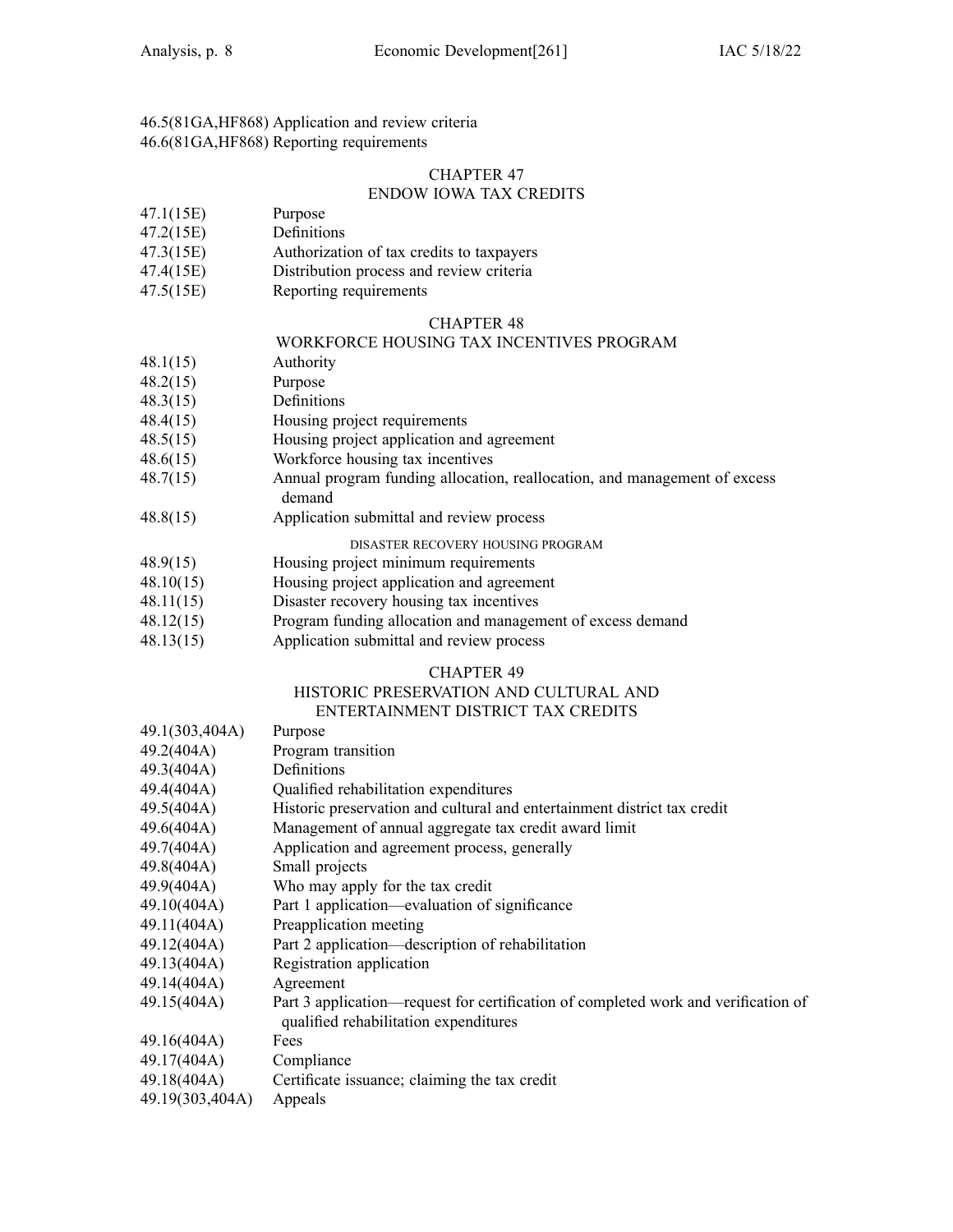#### PART IV *BUSINESS DEVELOPMENT DIVISION*

# CHAPTER 50 DIVISION RESPONSIBILITIES

- 50.1(15) Mission
- 50.2(15) Division responsibilities

### CHAPTER 51

### BUTCHERY INNOVATION AND REVITALIZATION PROGRAM

- 51.1(15E) Purpose
- 51.2(15E) Definitions
- 51.3(15E) Eligibility
- 51.4(15E) Application submittal and review process
- 51.5(15E) Application scoring criteria
- 51.6(15E) Funding decisions
- 51.7(15E) Contract administration
- 51.8(15E) Disbursement of funds
- 51.9(15E) Reporting

### CHAPTER 52

### IOWA TARGETED SMALL BUSINESS CERTIFICATION PROGRAM

- 52.1(15) Definitions
- 52.2(15) Certification
- 52.3(15) Description of application
- 52.4(15) Eligibility standards
- 52.5(15) Special consideration
- 52.6(15) Family-owned business
- 52.7(15) Cottage industry
- 52.8(15) Decertification
- 52.9(15) Request for bond waiver
- 52.10(15) Fraudulent practices in connection with targeted small business programs

# CHAPTER 53

### Reserved

# CHAPTER 54

### IOWA TARGETED SMALL BUSINESS PROCUREMENT PROGRAM

- 54.1(73) Purpose
- 54.2(73) Definitions
- 54.3(73) Preliminary procedures
- 54.4(73) Identification of targeted small businesses
- 54.5(73) IDED administration
- 54.6(73) Certification
- 54.7(73) Request for review of certification denial
- 54.8(73) Certification review board
- 54.9(73) Decertification
- 54.10(73) Notice of solicitation for bids
- 54.11 Reserved
- 54.12(73) Determination of ability to perform
- 54.13(73) Other procuremen<sup>t</sup> procedures
- 54.14(73) Reporting requirements
- 54.15(73) Maintenance of records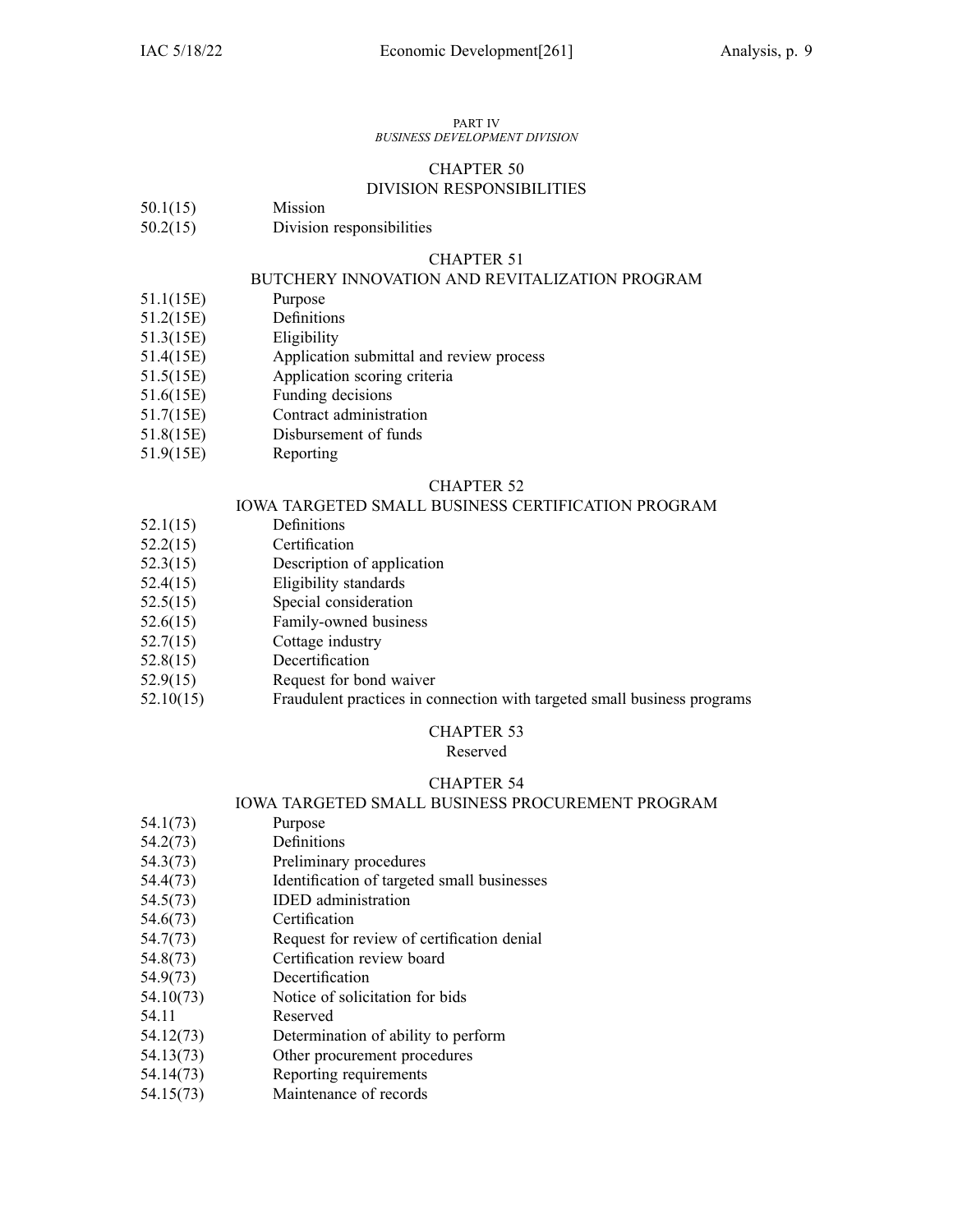# TARGETED SMALL BUSINESS FINANCIAL ASSISTANCE PROGRAM

- 55.1(15) Targeted small business financial assistance program (TSBFAP)
- 55.2(15) Definitions
- 55.3(15) Application and approval
- 55.4(15) Monitoring
- 55.5(15) Disbursement of funds

### CHAPTER 56

# EMPLOYEE STOCK OWNERSHIP PLAN (ESOP) FORMATION ASSISTANCE

56.1(85GA,HF648) Purpose

56.2(85GA,HF648) Definitions

56.3(85GA,HF648) Program description

56.4(85GA,HF648) Program eligibility, application scoring, and funding decisions

56.5(85GA,HF648) Contract required

### CHAPTERS 57 and 58 Reserved

### CHAPTER 59

### ENTERPRISE ZONE (EZ) PROGRAM

- 59.1(15E) Purpose and administrative procedures
- 59.2(15E) Definitions
- 59.3(15E) Enterprise zone certification
- 59.4(15E) Enterprise zone commission
- 59.5(15E) Eligibility and negotiations
- 59.6(15E) Eligible business
- 59.7 Reserved
- 59.8(15E) Eligible housing business
- 59.9 Reserved
- 59.10(15E) Commission review of businesses' applications
- 59.11(15E) Other commission responsibilities
- 59.12(15E) Department action on eligible applications
- 59.13 and 59.14 Reserved
- 59.15(15E) Applicability on or after July 1, 2014

# CHAPTER 60

# ENTREPRENEURIAL VENTURES

# ASSISTANCE (EVA) PROGRAM

- 60.1(15) Purpose and administrative procedures
- 60.2(15) Definitions
- 60.3(15) Eligibility requirements
- 60.4(15) Financial assistance
- 60.5(15) Technical assistance
- 60.6(15) Application process
- 60.7(15) Review criteria
- 60.8 and 60.9 Reserved

60.10(15,83GA,SF344) Applicability of EVA program after July 1, 2009

# CHAPTERS 61 to 64 Reserved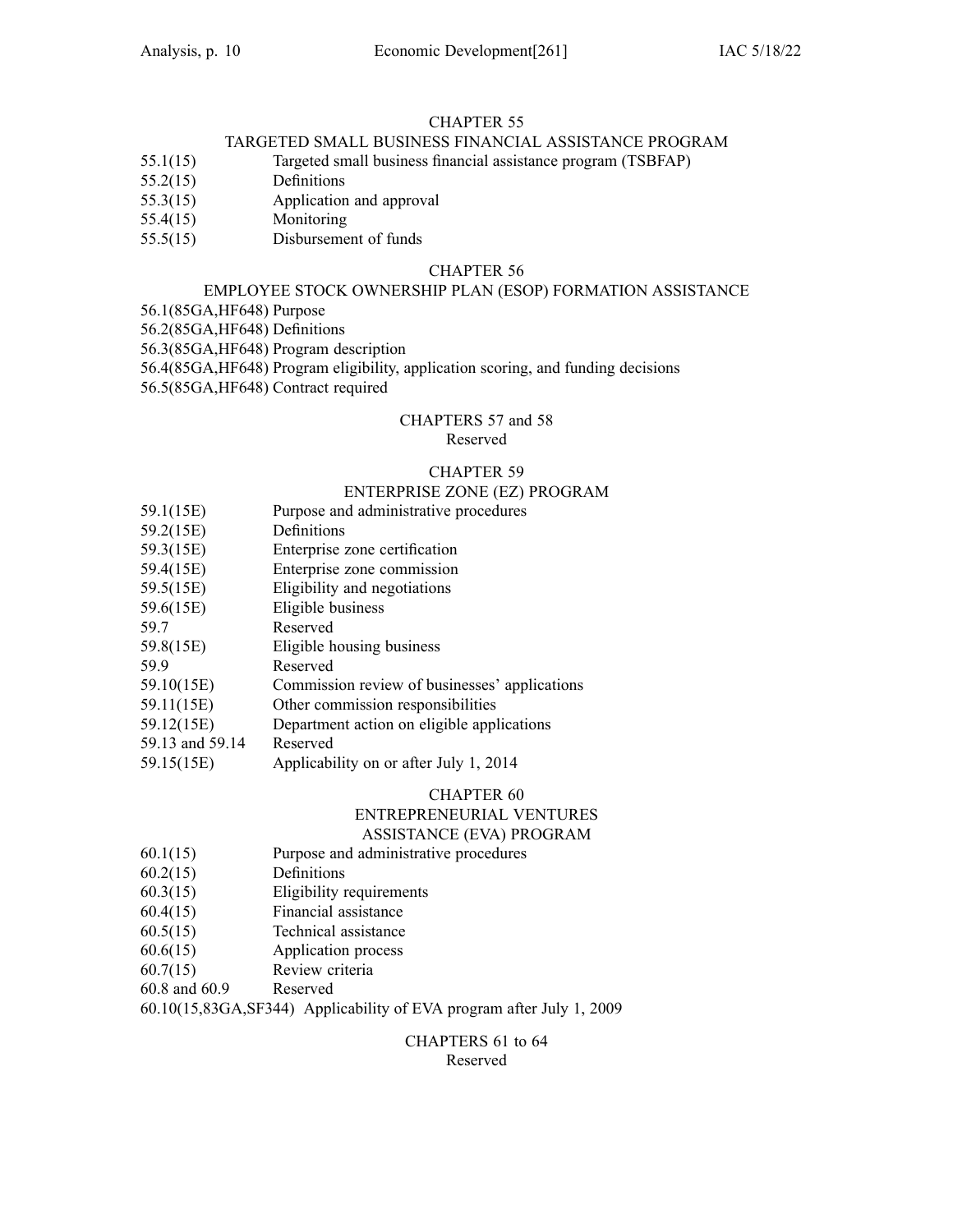# BROWNFIELD AND GRAYFIELD REDEVELOPMENT

- 65.1(15) Purpose
- 65.2(15) Definitions
- 65.3(15) Eligible applicants
- 65.4(15) Eligible forms of assistance and limitations
- 65.5(15) Repayment to economic development authority
- 65.6(15) General procedural overview
- 65.7(15) Application to the brownfield redevelopment program—agreements
- 65.8(15) Application to the redevelopment tax credits program—registration of projects—agreements
- 65.9(15) Application review criteria
- 65.10(15) Administration of awards
- 65.11(15) Redevelopment tax credit
- 65.12(15) Review, approval, and repaymen<sup>t</sup> requirements of redevelopment tax credit

# CHAPTER 66

# ASSISTIVE DEVICE TAX CREDIT

66.1(78GA,ch1194) Purpose

| 66.2(78GA, ch1194)<br>Definitions                       |  |
|---------------------------------------------------------|--|
| 66.3(78GA, ch1194)<br>Eligibility criteria              |  |
| 66.4(78GA, ch1194)<br>Application process               |  |
| Review, decision and award process<br>66.5(78GA,ch1194) |  |
| 66.6(78GA,ch1194)<br>Certification                      |  |
| 66.7(78GA, ch1194)<br>Monitoring and misuse of funds    |  |
| 66.8(78GA, ch1194)<br>Tax credit                        |  |

# CHAPTER 67

Reserved

# CHAPTER 68

# HIGH QUALITY JOBS PROGRAM (HQJP)

- 68.1(15) Administrative procedures and definitions
- 68.2(15) Eligibility requirements
- 68.3(15) Application process and review
- 68.4(15) Tax incentives
- 68.5(15) Project completion assistance

### CHAPTER 69

### Reserved

# CHAPTER 70

### PORT AUTHORITY GRANT PROGRAM

| 70.1(81GA, HF2782) | Purpose                             |
|--------------------|-------------------------------------|
| 70.2(81GA, HF2782) | Definitions                         |
| 70.3(81GA, HF2782) | Program procedures                  |
| 70.4(81GA, HF2782) | Eligibility                         |
| 70.5(81GA, HF2782) | Application and review criteria     |
| 70.6(81GA, HF2782) | Monitoring, reporting and follow-up |

# CHAPTER 71

# TARGETED JOBS WITHHOLDING TAX CREDIT PROGRAM

- 71.1(403) Definitions
- 71.2(403) Eligibility requirements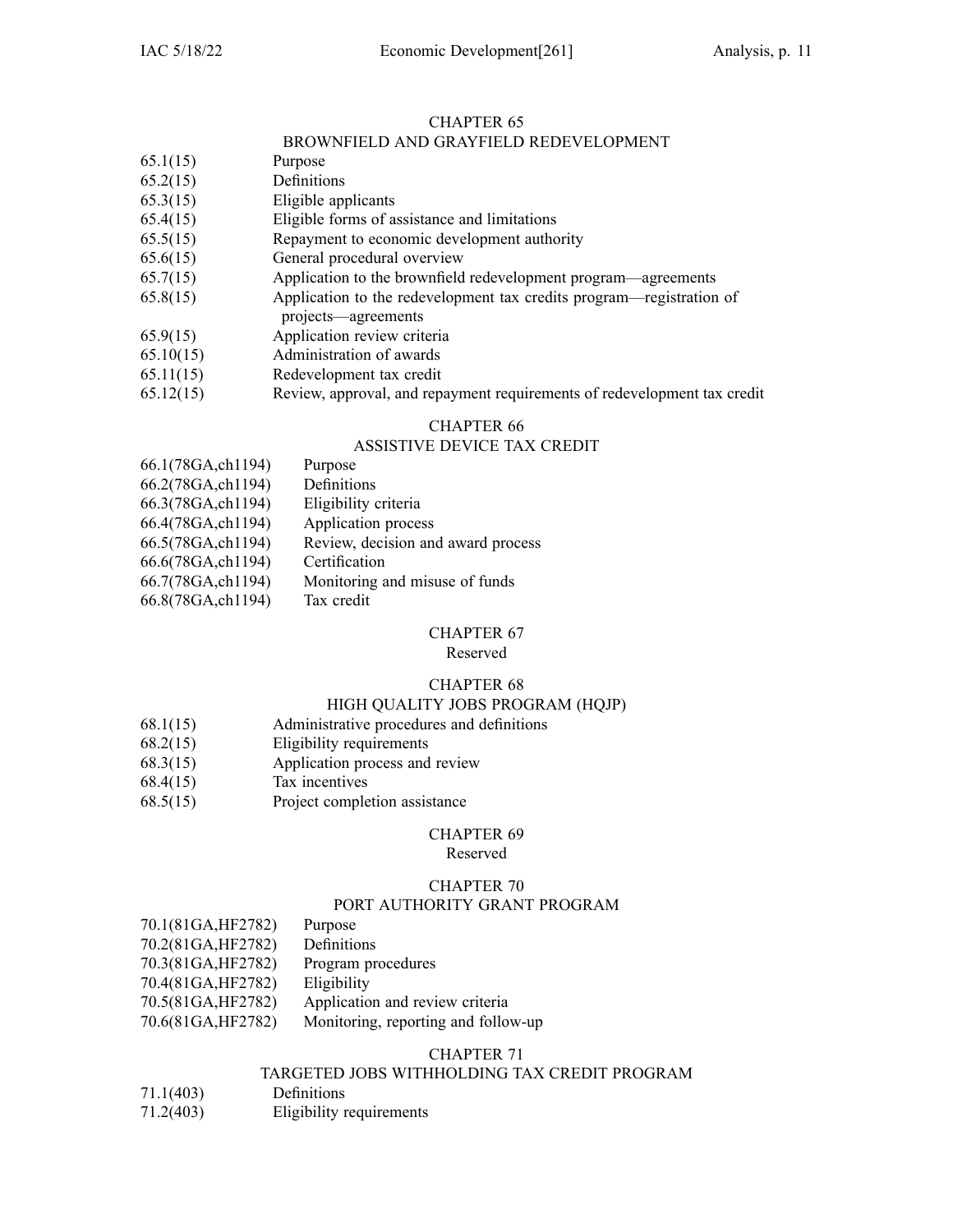- 71.3(403) Pilot project city application process and review
- 71.4(403) Withholding agreements
- 71.5(403) Project approval
- 71.6(403) Reporting requirements
- 71.7(403) Applicability

### IOWA EXPORT TRADE ASSISTANCE PROGRAM

- 72.1(78GA,ch197) Purpose
- 72.2(78GA,ch197) Definitions
- 72.3(78GA,ch197) Eligible applicants
- 72.4(78GA,ch197) Eligible reimbursements
- 72.5(78GA,ch197) Applications for assistance
- 72.6(78GA,ch197) Selection process
- 72.7(78GA,ch197) Limitations
- 72.8(78GA,ch197) Forms

# CHAPTERS 73 and 74

### Reserved

# CHAPTER 75

# OPPORTUNITIES AND THREATS PROGRAM

- 75.1(83GA,SF344) Purpose
- 75.2(83GA,SF344) Administrative procedures
- 75.3(83GA,SF344) Eligible applicants
- 75.4(83GA,SF344) Review criteria
- 75.5(83GA,SF344) Award criteria
- 75.6(15) Applicability of the opportunities and threats program on or after July 1, 2012

# CHAPTER 76

# AGGREGATE TAX CREDIT LIMIT FOR

# CERTAIN ECONOMIC DEVELOPMENT PROGRAMS

- 76.1(15) Authority
- 76.2(15) Purpose
- 76.3(15) Definitions
- 76.4(15) Tax credit cap—exceeding the cap—reallocation of declinations
- 76.5(15) Allocating the tax credit cap
- 76.6(15) Reporting to the department of revenue

### CHAPTER 77

### SITE DEVELOPMENT PROGRAM

#### DIVISION I

# GENERAL PROVISIONS

- 77.1(15E) Purposes
- 77.2(15E) Authority
- 77.3(15E) Definitions
- 77.4 to 77.10 Reserved

DIVISION II

### CERTIFICATE OF READINESS

- 77.11(15E) Eligibility
- 77.12(15E) Application; review; approval
- 77.13(15E) Evaluation criteria
- 77.14(15E) Certificate of readiness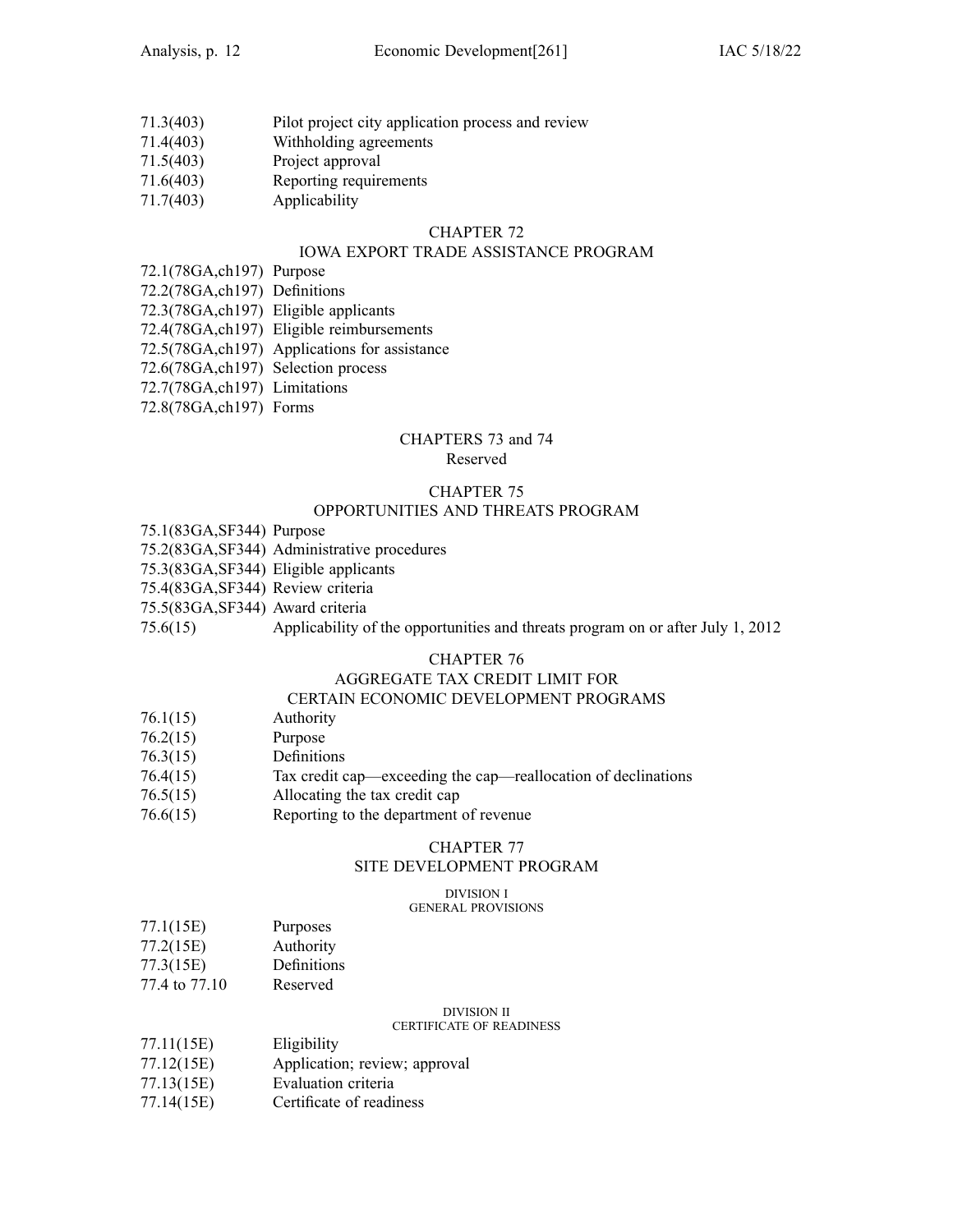77.15 to 77.20 Reserved

### DIVISION III **CONSULTATION**

77.21(15E) Consultation

# CHAPTER 78

# SMALL BUSINESS DISASTER RECOVERY FINANCIAL ASSISTANCE PROGRAM

### DIVISION I

#### 2008 NATURAL DISASTER SMALL BUSINESS DISASTER RECOVERY FINANCIAL ASSISTANCE PROGRAM

- 78.1(15) Purpose
- 78.2(15) Definitions
- 78.3(15) Distribution of funds to administrative entities
- 78.4(15) Eligible business
- 78.5(15) Eligible program activities; maximum amount of assistance
- 78.6(15) Allowable types of assistance to eligible businesses
- 78.7(15) Program administration and reporting
- 78.8 to 78.10 Reserved

### DIVISION II

- 2010 IOWANS HELPING IOWANS BUSINESS ASSISTANCE PROGRAM
- 78.11(15) Purpose
- 78.12(15) Definitions
- 78.13(15) Eligible business
- 78.14(15) Eligible program activities; maximum amount of assistance
- 78.15(15) Distribution of funds; application
- 78.16(15) Form of assistance available to eligible businesses
- 78.17(15) Grants to administrative entities
- 78.18(15) Award; acceptance

### CHAPTER 79

### DISASTER RECOVERY BUSINESS RENTAL ASSISTANCE PROGRAM

- 79.1(15) Purpose
- 79.2(15) Definitions
- 79.3(15) Eligible business; application review
- 79.4(15) Eligible program activities; maximum amount of assistance
- 79.5(15) Distribution of funds to administrative entities
- 79.6(15) Program administration; reporting requirements

# CHAPTER 80

### Reserved

# CHAPTER 81

# RENEWABLE CHEMICAL PRODUCTION TAX CREDIT PROGRAM

- 81.1(15) Purpose
- 81.2(15) Definitions
- 81.3(15) Eligibility requirements
- 81.4(15) Application process and review
- 81.5(15) Agreement
- 81.6(15) Renewable chemical production tax credit
- 81.7(15) Claiming the tax credit
- 81.8(15) Process to add building block chemicals
- 81.9(15) Additional information—confidentiality—annual repor<sup>t</sup>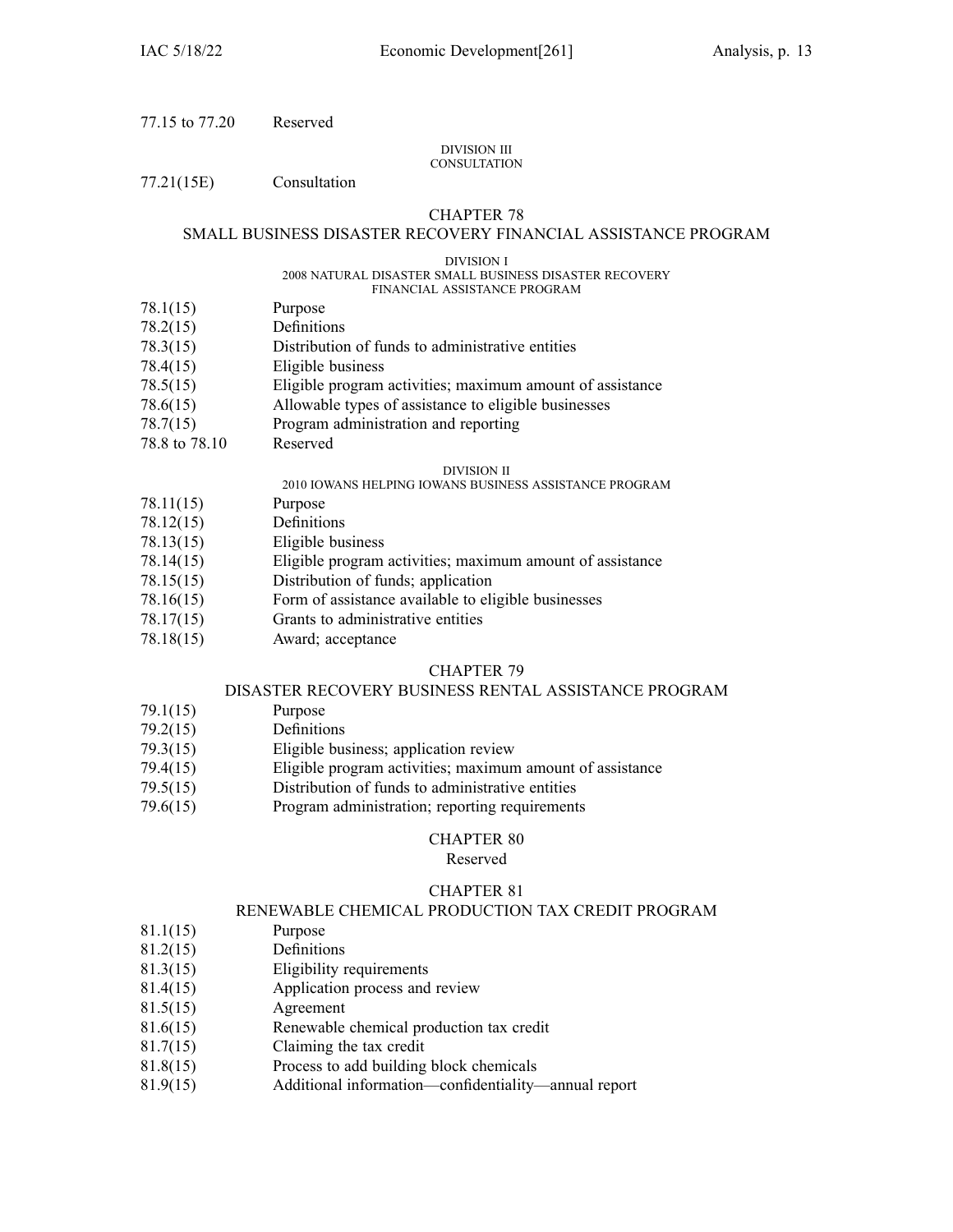### CHAPTERS 82 to 100 Reserved

#### PART V

### *INNOVATION AND COMMERCIALIZATION ACTIVITIES*

### CHAPTER 101

# MISSION AND RESPONSIBILITIES

- 101.1(15) Mission
- 101.2(15) Responsibilities

### CHAPTER 102

# ENTREPRENEUR INVESTMENT AWARDS PROGRAM

- 102.1(15E) Authority
- 102.2(15E) Purpose
- 102.3(15E) Definitions
- 102.4(15E) Program description, application procedures, and delegation of functions
- 102.5(15E) Program funding
- 102.6(15E) Eligibility requirements and competitive scoring process
- 102.7(15E) Contract and repor<sup>t</sup> information required

### CHAPTER 103

### Reserved

# CHAPTER 104

# INNOVATIVE BUSINESSES INTERNSHIP PROGRAM

- 104.1(15) Authority
- 104.2(15) Purpose
- 104.3(15) Definitions
- 104.4(15) Program funding
- 104.5(15) Eligible business
- 104.6(15) Ineligible business
- 104.7(15) Eligible students
- 104.8(15) Ineligible students
- 104.9(15) Application submittal and review process
- 104.10(15) Application content and other requirements
- 104.11(15) Selection process
- 104.12(15) Application scoring criteria
- 104.13(15) Contract and reporting

### CHAPTER 105

### DEMONSTRATION FUND

- 105.1(15) Authority
- 105.2(15) Purpose
- 105.3(15) Definitions
- 105.4(15) Project funding
- 105.5(15) Matching funds requirement
- 105.6(15) Eligible applicants
- 105.7(15) Ineligible applicants
- 105.8(15) Application and review process
- 105.9(15) Application selection criteria
- 105.10(15) Contract and reporting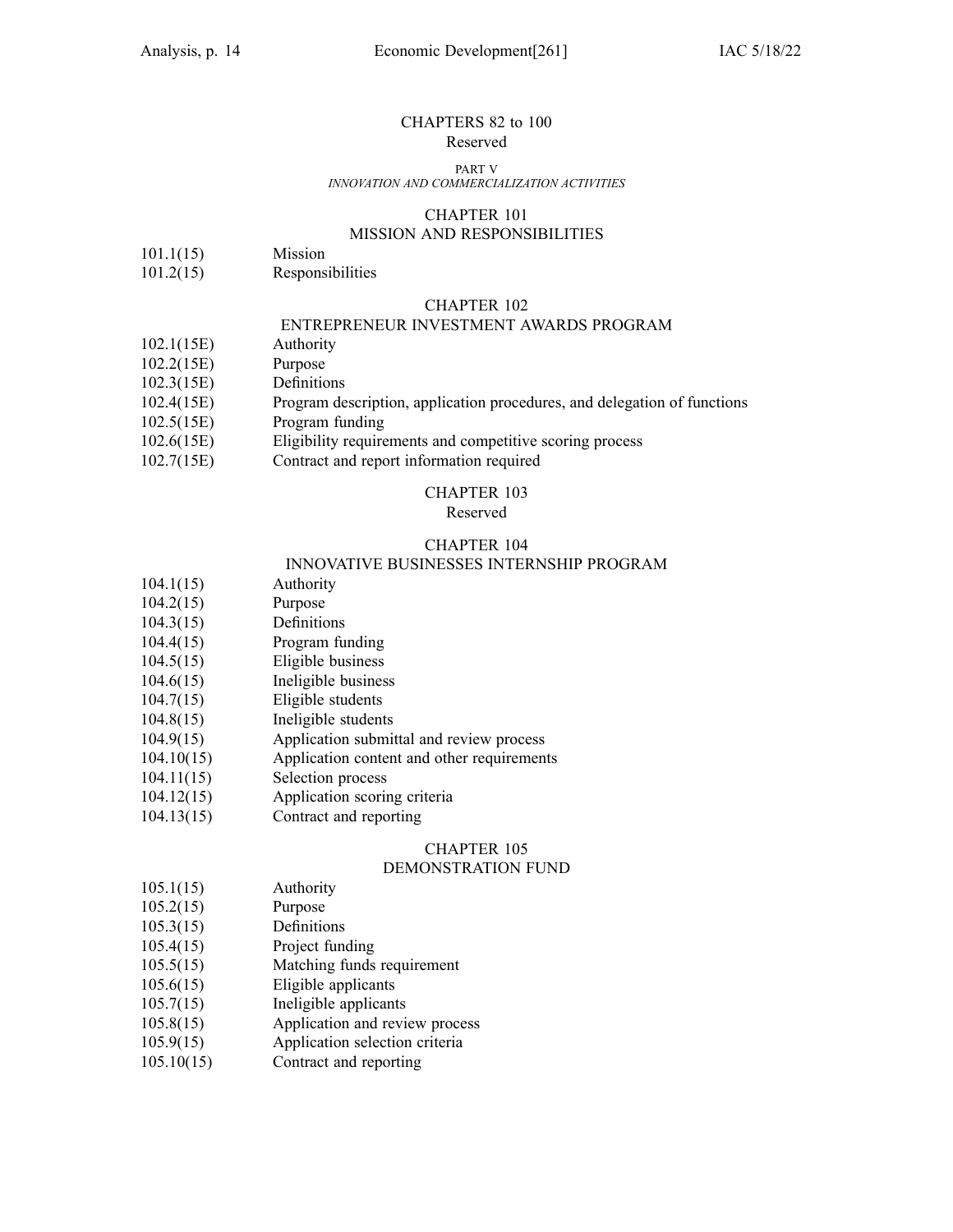### CHAPTER 106 SMALL BUSINESS INNOVATION RESEARCH AND TECHNOLOGY TRANSFER OUTREACH PROGRAM

- 106.1(15) Authority
- 106.2(15) Purpose and goals
- 106.3(15) Definitions
- 106.4(15) Program description, application procedures, and delegation of functions
- 106.5(15) Program funding
- 106.6(15) Eligibility requirements
- 106.7(15) Agreement and repor<sup>t</sup> information required

### CHAPTER 107

Reserved

# CHAPTER 108

# ACCELERATION AND DEVELOPMENT OF INNOVATIVE IDEAS AND BUSINESSES

- 108.1(15) Authority
- 108.2(15) Purpose and description of program components
- 108.3(15) Definitions
- 108.4(15) Program description, application procedures, and delegation of functions
- 108.5(15) Program funding
- 108.6(15) Contract and repor<sup>t</sup> information required

# CHAPTER 109

# Reserved

# CHAPTER 110

# STEM INTERNSHIP PROGRAM

110.1(15,85GA,ch1132,86GA,SF510) Authority

110.2(15,85GA,ch1132,86GA,SF510) Purpose

110.3(15,85GA,ch1132,86GA,SF510) Definitions

- 110.4(15,85GA,ch1132,86GA,SF510) Program funding and disbursement
- 110.5(15,85GA,ch1132,86GA,SF510) Eligible employers
- 110.6(15,85GA,ch1132,86GA,SF510) Ineligible employers
- 110.7(15,85GA,ch1132,86GA,SF510) Eligible students
- 110.8(15,85GA,ch1132,86GA,SF510) Ineligible students
- 110.9(15,85GA,ch1132,86GA,SF510) Application submittal and review process
- 110.10(15,85GA,ch1132,86GA,SF510) Application content and other requirements
- 110.11(15,85GA,ch1132,86GA,SF510) Award process
- 110.12(15,85GA,ch1132,86GA,SF510) Application scoring criteria
- 110.13(15,85GA,ch1132,86GA,SF510) Contract and reporting

# CHAPTERS 111 to 113

### Reserved

# CHAPTER 114

# IOWA INNOVATION COUNCIL

- 114.1(15) Authority
- 114.2(15) Purpose
- 114.3(15) Definitions
- 114.4(15) Iowa innovation council funding
- 114.5(15) Council membership
- 114.6(15) Responsibilities and deliverables
- 114.7(15) Executive committee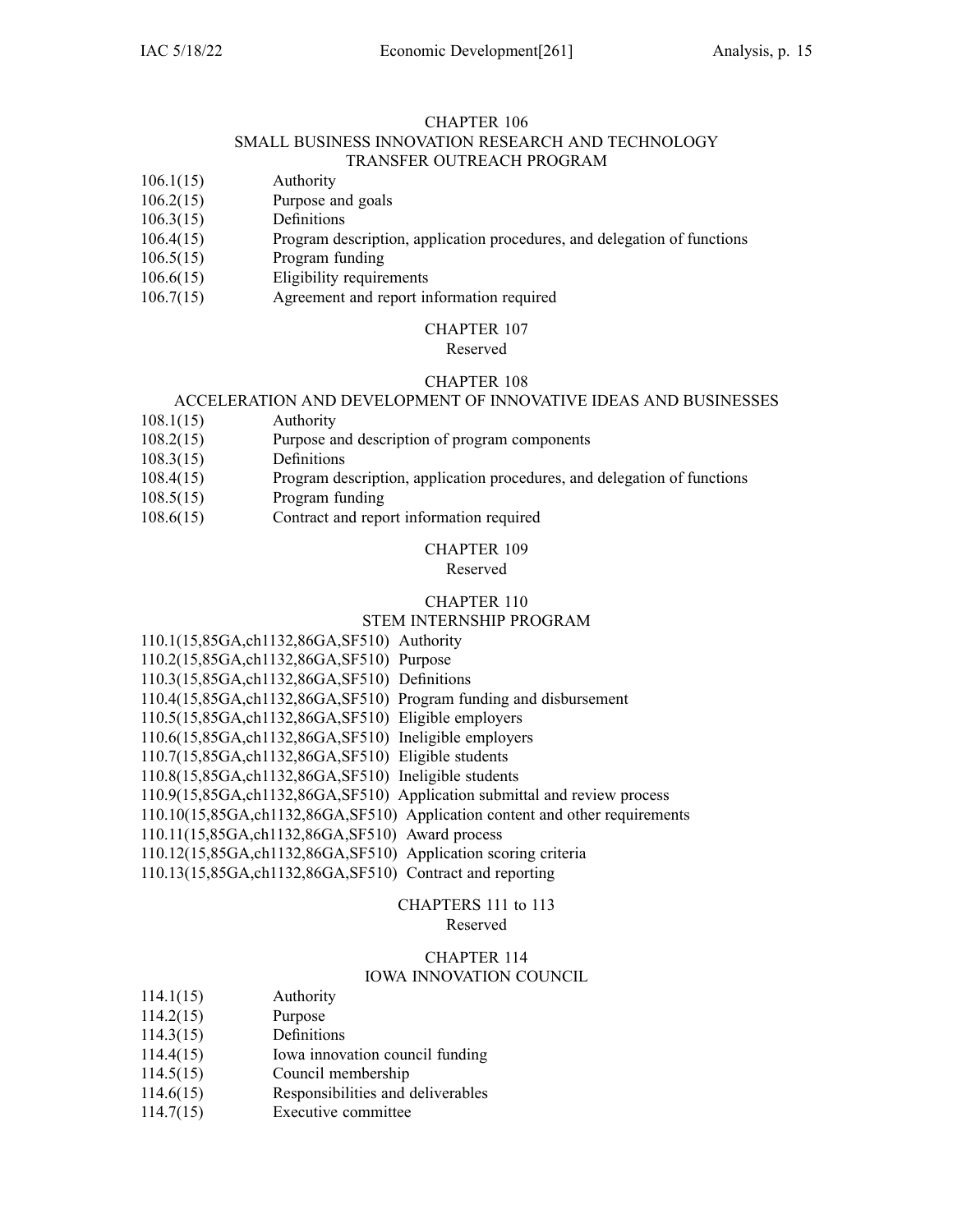- 114.8(15) Application and review process for board-appointed council members
- 114.9(15) Voting
- 114.10(15) Meetings and commitment of time
- 114.11(15) Nonattendance
- 114.12(15) Council work groups
- 114.13(15) Reporting

# TAX CREDITS FOR INVESTMENTS IN QUALIFYING BUSINESSES

- 115.1(15E) Tax credits for investments in qualifying businesses
- 115.2(15E) Definitions
- 115.3(15E) Cash investments required
- 115.4(15E) Applying for an investment tax credit
- 115.5(15E) Certification of qualifying businesses
- 115.6(15E) Approval, issuance and distribution of investment tax credits
- 115.7(15E) Claiming the tax credits
- 115.8(15E) Notification to the department of revenue
- 115.9(15E) Rescinding tax credits
- 115.10(15E) Additional information—confidentiality—annual repor<sup>t</sup>

# CHAPTER 116

# TAX CREDITS FOR INVESTMENTS IN CERTIFIED INNOVATION FUNDS

- 116.1(15E) Tax credit for investments in certified innovation funds
- 116.2(15E) Definitions
- 116.3(15E) Certification of innovation funds
- 116.4(15E) Maintenance, reporting, and revocation of certification
- 116.5(15E) Application for the investment tax credit certificate
- 116.6(15E) Approval, issuance and distribution of investment tax credits
- 116.7(15E) Transferability of the tax credit
- 116.8(15E) Vested right in the tax credit
- 116.9(15E) Claiming the tax credits
- 116.10(15E) Notification to the department of revenue
- 116.11(15E) Additional information

# CHAPTER 117

### SSBCI DEMONSTRATION FUND

- 117.1(84GA,HF590) Authority
- 117.2(84GA,HF590) Purposes, goals, and promotion
- 117.3(84GA,HF590) Definitions
- 117.4(84GA,HF590) Project funding
- 117.5(84GA,HF590) Leverage of financial assistance required<br>117.6(84GA,HF590) Eligible applicants
- 117.6(84GA,HF590)
- 117.7(84GA,HF590) Ineligible applicants
- 117.8(84GA,HF590) Application and review process
- 117.9(84GA,HF590) Application selection criteria
- 117.10(84GA,HF590) Contract and reporting

# CHAPTER 118

# STRATEGIC INFRASTRUCTURE PROGRAM

- 118.1(15) Authority
- 118.2(15) Purpose
- 118.3(15) Definitions
- 118.4(15) Program description, disbursement of funds, and contract administration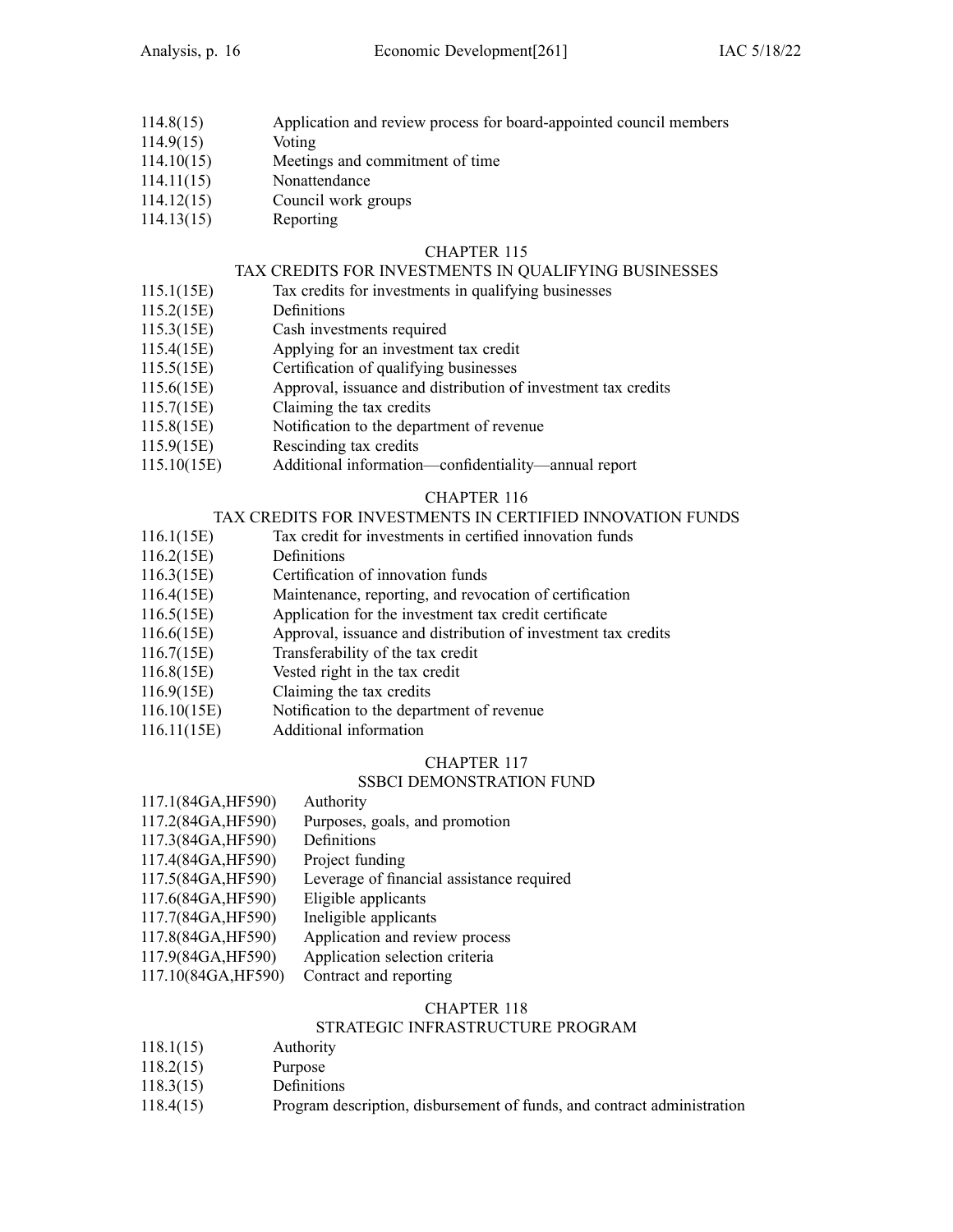- 118.5(15) Program eligibility and application requirements
- 118.6(15) Application submittal and review process
- 118.7(15) Application scoring criteria
- 118.8(15) Notice of award and reporting

# MANUFACTURING 4.0 TECHNOLOGY INVESTMENT PROGRAM

- 119.1(15) Authority
- 119.2(15) Purpose
- 119.3(15) Definitions
- 119.4(15) Program eligibility
- 119.5(15) Application submittal and review process
- 119.6(15) Application scoring criteria
- 119.7(15) Contract administration
- 119.8(15) Disbursement of funds
- 119.9(15) Reporting

# CHAPTERS 120 to 162

# Reserved

### PART VI *ADMINISTRATION DIVISION*

# CHAPTER 163

# DIVISION RESPONSIBILITIES

- 163.1(15) Mission
- 163.2(15) Structure

# CHAPTER 164

# USE OF MARKETING LOGO

- 164.1(15) Purpose and limitation
- 164.2(15) Definitions
- 164.3(15) Guidelines
- 164.4(15) Review and approval of applications
- 164.5(15) Licensing agreement; use of logo
- 164.6(15) Denial or suspension of use of logo
- 164.7(15) Request for hearing
- 164.8(15) Requests for information

# CHAPTER 165

# ALLOCATION OF GROW IOWA VALUES FUND

- 165.1(15G,83GA,SF344) Purpose
- 165.2(15G,83GA,SF344) Definitions
- 165.3(15G,83GA,SF344) Grow Iowa values fund (2009)
- 165.4(15G,83GA,SF344) Allocation of annual appropriation for grow Iowa values fund moneys—\$50M
- 165.5(15G,83GA,SF344) Board allocation of other moneys in fund
- 165.6(15G,83GA,SF344) Annual fiscal year allocations by board
- 165.7(15) Applicability of the grow Iowa values financial assistance program on or after July 1, 2012

# CHAPTERS 166 to 170 Reserved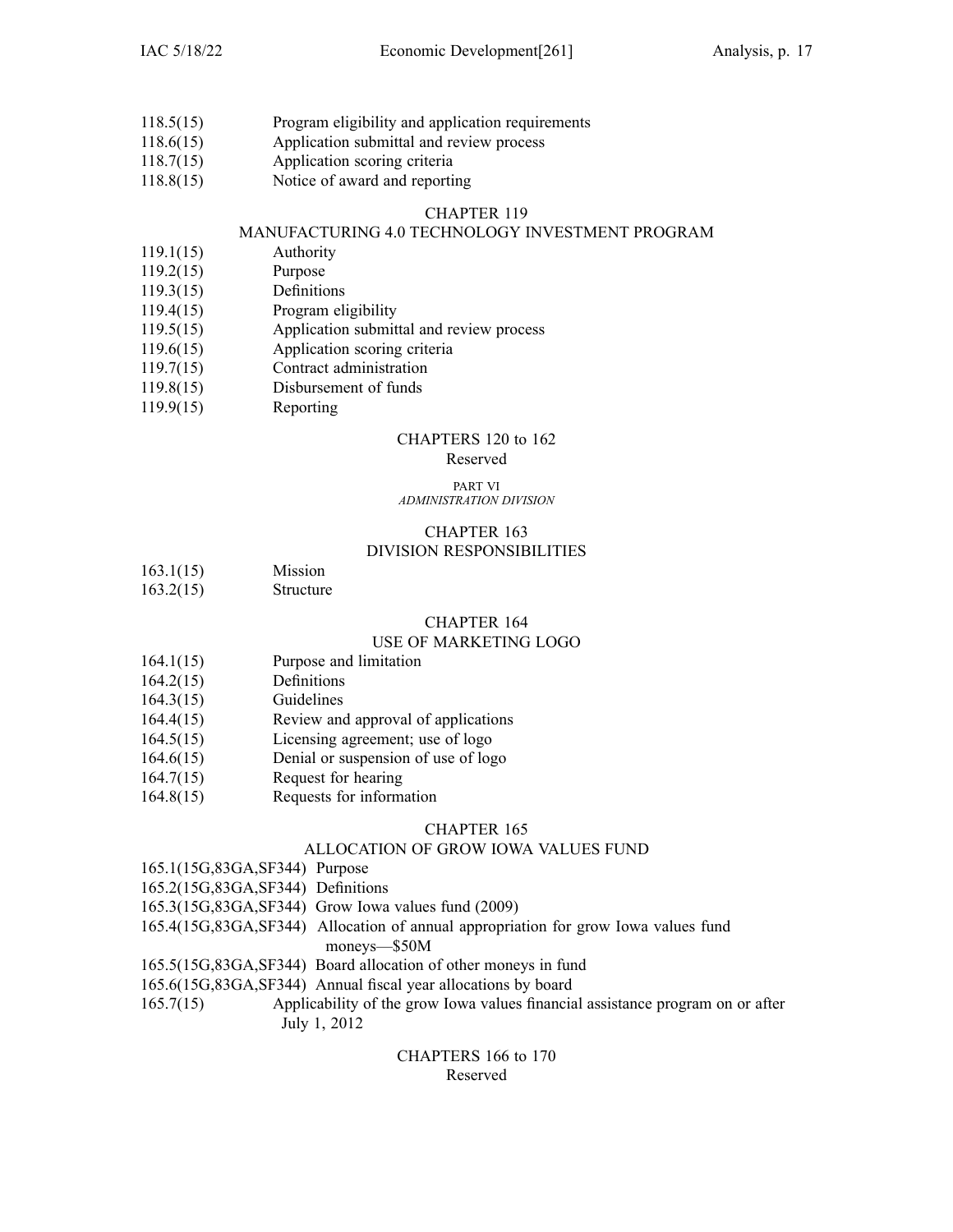### PART VII

# *ADDITIONAL APPLICATION REQUIREMENTS AND PROCEDURES*

### CHAPTER 171

# SUPPLEMENTAL CREDIT OR POINTS

- 171.1(15A) Applicability
- 171.2(15A) Brownfield areas, blighted areas and distressed areas
- 171.3(15A) Good neighbor agreements
- 171.4(82GA,HF647) Iowa grea<sup>t</sup> places agreements

### CHAPTER 172

# ENVIRONMENTAL LAW COMPLIANCE; VIOLATIONS OF LAW

- 172.1(15A) Environmental law compliance
- 172.2(15A) Violations of law

### CHAPTER 173

### STANDARD DEFINITIONS

- 173.1(15) Applicability
- 173.2(15) Definitions

### CHAPTER 174

### WAGE, BENEFIT, AND INVESTMENT REQUIREMENTS

- 174.1(15) Applicability
- 174.2(15) Qualifying wage threshold calculations
- 174.3(15) Qualifying wage threshold requirements—prior to July 1, 2009
- 174.4 Reserved
- 174.5(15) Qualifying wage threshold requirements—on or after July 1, 2009, and on or before June 30, 2012
- 174.6(15) Qualifying wage threshold requirements—effective on or after July 1, 2014
- 174.7(15) Job obligations
- 174.8(15) Benefit requirements—prior to July 1, 2009
- 174.9(15) Sufficient benefits requirement—on or after July 1, 2009
- 174.10(15) Capital investment, qualifying investment for tax credit programs, and investment qualifying for tax credits

### CHAPTER 175

# APPLICATION REVIEW AND APPROVAL PROCEDURES

- 175.1(15) Applicability
- 175.2(15) Application procedures for programs administered by the authority
- 175.3(15) Standard program requirements
- 175.4(15) Review and approval of applications
- 175.5(15) Local match requirements for project awards

### CHAPTERS 176 to 186

# Reserved

#### PART VIII *LEGAL AND COMPLIANCE*

# CHAPTER 187

# CONTRACTING

- 187.1(15) Applicability
- 187.2(15) Contract required
- 187.3(15) Project completion date and maintenance period completion date
- 187.4(15) Contract and award amendment approval procedures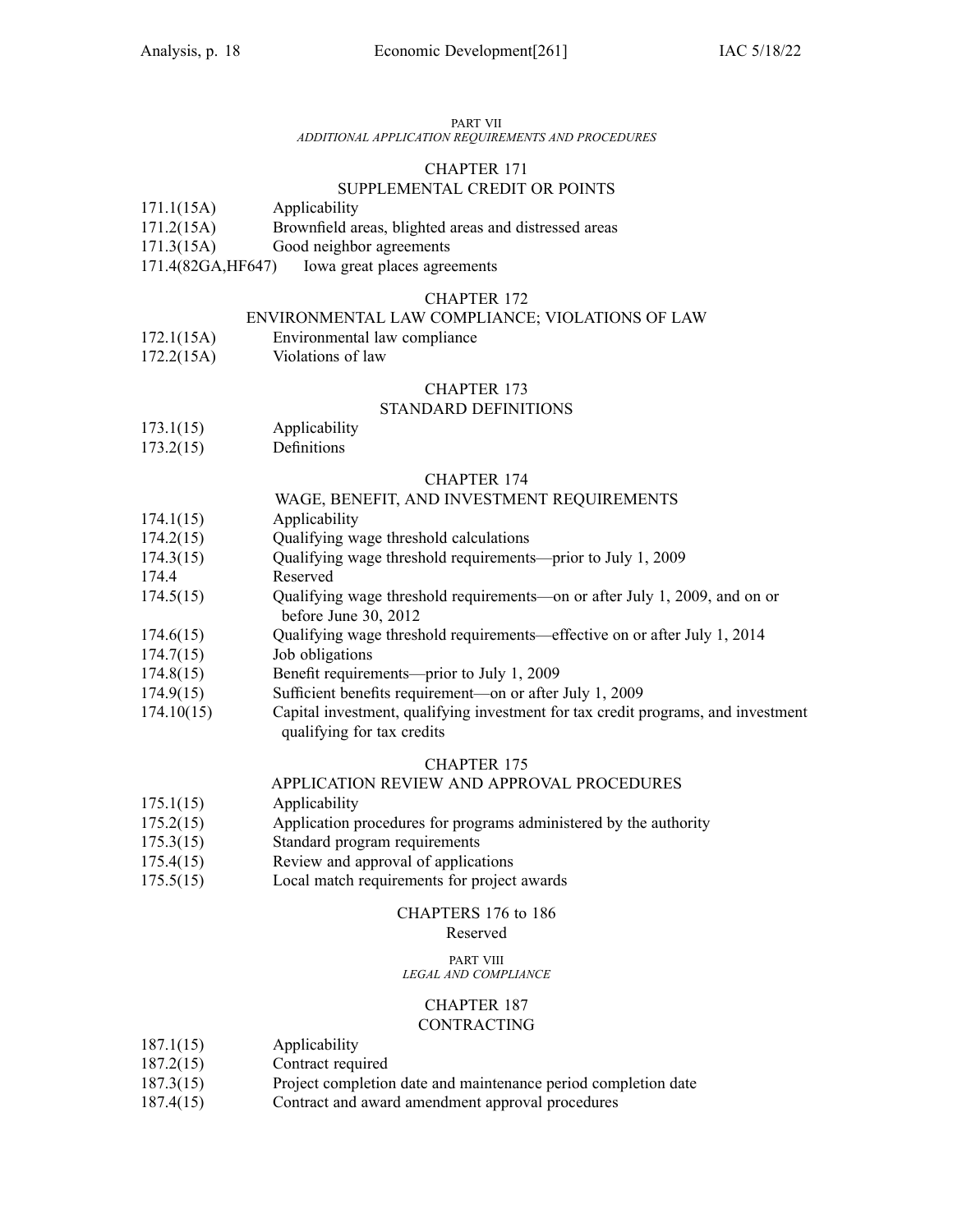187.6(15) Compliance cost fees

### CHAPTER 188

# CONTRACT COMPLIANCE AND JOB COUNTING

- 188.1(15) Applicability
- 188.2(15) Contract compliance
- 188.3(15) Job counting and tracking
- 188.4(15) Business's employment base
- 188.5(15) Job counting using base employment analysis
- 188.6(15) Wage determination for contract compliance purposes

### CHAPTER 189

### ANNUAL REPORTING

- 189.1(15) Annual reporting by businesses required (for period ending June 30)
- 189.2(15) January 31 repor<sup>t</sup> by authority to legislature

### CHAPTERS 190 to 194

Reserved

### PART IX

*UNIFORM PROCEDURES: RECORDS, RULE MAKING, DECLARATORY ORDERS, RULE WAIVERS*

### CHAPTER 195

### PUBLIC RECORDS AND FAIR INFORMATION PRACTICES

- 195.1(17A,22) Statement of policy, purpose and scope of chapter
- 195.2(17A,22) Definitions
- 195.3(17A,22) Requests for access to records
- 195.4(17A,22) Access to confidential records
- 195.5(17A,22) Requests for treatment of <sup>a</sup> record as <sup>a</sup> confidential record and its withholding from examination
- 195.6(17A,22) Procedure by which additions, dissents, or objections may be entered into certain records
- 195.7(17A,22) Consent to disclosure by the subject of <sup>a</sup> confidential record
- 195.8(17A,22) Notice to suppliers of information
- 195.9(17A,22) Disclosures without the consent of the subject
- 195.10(17A,22) Routine use
- 195.11(17A,22) Consensual disclosure of confidential records
- 195.12(17A,22) Release to subject
- 195.13(17A,22) Availability of records
- 195.14(17A,22) Personally identifiable information
- 195.15(17A,22) Other groups of records

### CHAPTER 196

# DEPARTMENT PROCEDURE FOR RULE MAKING

- 196.1(17A) Applicability
- 196.2(17A) Advice on possible rules before notice of proposed rule adoption
- 196.3(17A) Public rule-making docket
- 196.4(17A) Notice of proposed rule making
- 196.5(17A) Public participation
- 196.6(17A) Regulatory analysis
- 196.7(17A,25B) Fiscal impact statement
- 196.8(17A) Time and manner of rule adoption
- 196.9(17A) Variance between adopted rule and published notice of proposed rule adoption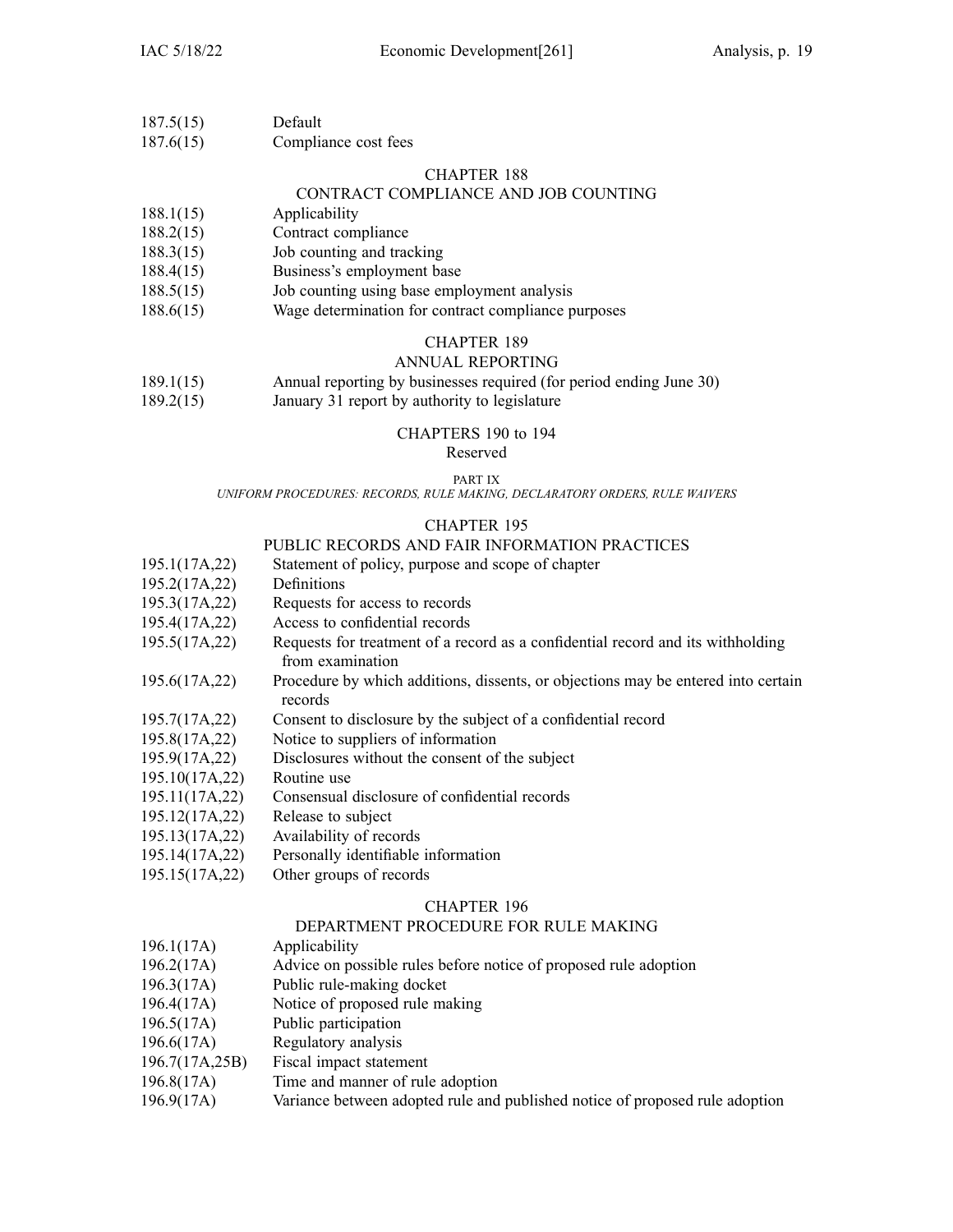| 196.10(17A) |  | Exemptions from public rule-making procedures |  |
|-------------|--|-----------------------------------------------|--|
|             |  |                                               |  |

- 196.11(17A) Concise statement of reasons
- 196.12(17A) Contents, style, and form of rule
- 196.13(17A) Department rule-making record
- 196.14(17A) Filing of rules
- 196.15(17A) Effectiveness of rules prior to publication
- 196.16(17A) Review by department of rules
- 196.17(17A) Written criticisms of department rules

# PETITION FOR RULE MAKING

- 197.1(17A) Petition for rule making
- 197.2(17A) Briefs
- 197.3(17A) Inquiries
- 197.4(17A) Authority consideration

### CHAPTER 198

### PETITION FOR DECLARATORY ORDER

- 198.1(17A) Petition for declaratory order
- 198.2(17A) Notice of petition
- 198.3(17A) Intervention
- 198.4(17A) Briefs
- 198.5(17A) Inquiries
- 198.6(17A) Service and filing of petitions and other papers
- 198.7(17A) Consideration
- 198.8(17A) Action on petition
- 198.9(17A) Refusal to issue order
- 198.10(17A) Contents of declaratory order—effective date
- 198.11(17A) Copies of orders
- 198.12(17A) Effect of <sup>a</sup> declaratory order

# CHAPTER 199

# UNIFORM WAIVER RULES

- 199.1(17A,15) Applicability
- 199.2(17A,15) Director/board discretion
- 199.3(17A,15) Requester's responsibilities in filing <sup>a</sup> waiver petition
- 199.4(17A,15) Notice
- 199.5(17A,15) Authority responsibilities regarding petition for waiver
- 199.6(17A,15) Submission of waiver information
- 199.7(17A,15) Voiding or cancellation
- 199.8(17A,15) Violations
- 199.9(17A,15) Defense
- 199.10(17A,15) Appeals

#### PART X

*COMMUNITY ATTRACTION AND INVESTMENT PROGRAMS*

### CHAPTER 200

# REINVESTMENT DISTRICTS PROGRAM

- 200.1(15J) Purpose
- 200.2(15J) Definitions
- 200.3(15J) Program overview
- 200.4(15J) Preapplication process
- 200.5(15J) Program eligibility and application requirements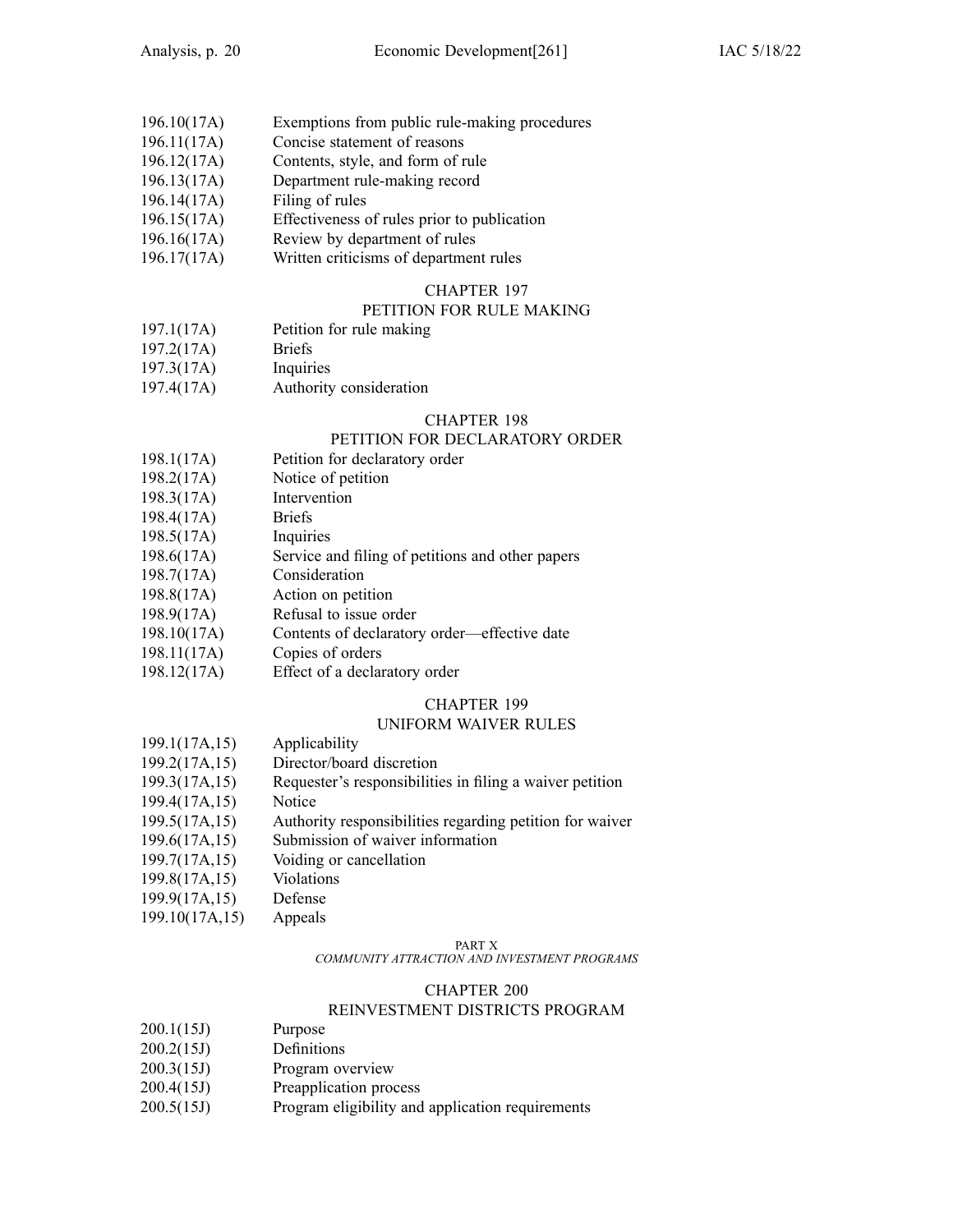- 200.6(15J) Application scoring and determination of benefits
- 200.7(15J) Final application and approval process
- 200.8(15J) Adoption of ordinance and use of funds
- 200.9(15J) Plan amendments and reporting
- 200.10(15J) Cessation of deposits, district dissolution, and requests for extension
- 200.11(15J) Cross reference to department rules

### CHAPTERS 201 to 210 Reserved

# CHAPTER 211 COMMUNITY ATTRACTION AND

# TOURISM (CAT) PROGRAMS

#### DIVISION I GENERAL PROVISIONS

| 211.1(15F) | Purpose |
|------------|---------|
|            |         |

- 211.2(15F) Definitions
- 211.3(15F) Forms of assistance
- 211.4(15F) Eligible applicants
- 211.5(15F) Eligible projects
- 211.6(15F) Ineligible projects
- 211.7(15F) Application requirements
- 211.8(15F) Application review
- 211.9(15F) Application procedure
- 211.10(15F) Administration
- 211.11 to 211.49 Reserved

# DIVISION II

### COMMUNITY ATTRACTION AND TOURISM (CAT) FUND

- 211.50(15F) Applicability
- 211.51(15F) Allocation of funds
- 211.52 to 211.100 Reserved

### DIVISION III

### RIVER ENHANCEMENT COMMUNITY ATTRACTION AND TOURISM (RECAT) FUND

- 211.101(15F) Applicability
- 211.102(15F) Application contents

# CHAPTER 212

# VISION IOWA PROGRAM

- 212.1(15F) Purpose
- 212.2(15F) Definitions
- 212.3(15F) Allocation of funds
- 212.4(15F) Eligible applicants
- 212.5(15F) Eligible projects and forms of assistance
- 212.6(15F) Ineligible projects
- 212.7(15F) Threshold application requirements
- 212.8(15F) Application review criteria
- 212.9(15F) Application procedure
- 212.10(15F) Administration of awards

# CHAPTER 213

# ENHANCE IOWA BOARD: UNIFORM WAIVER RULES

- 213.1(17A,15F) Applicability
- 213.2(17A,15F) Board discretion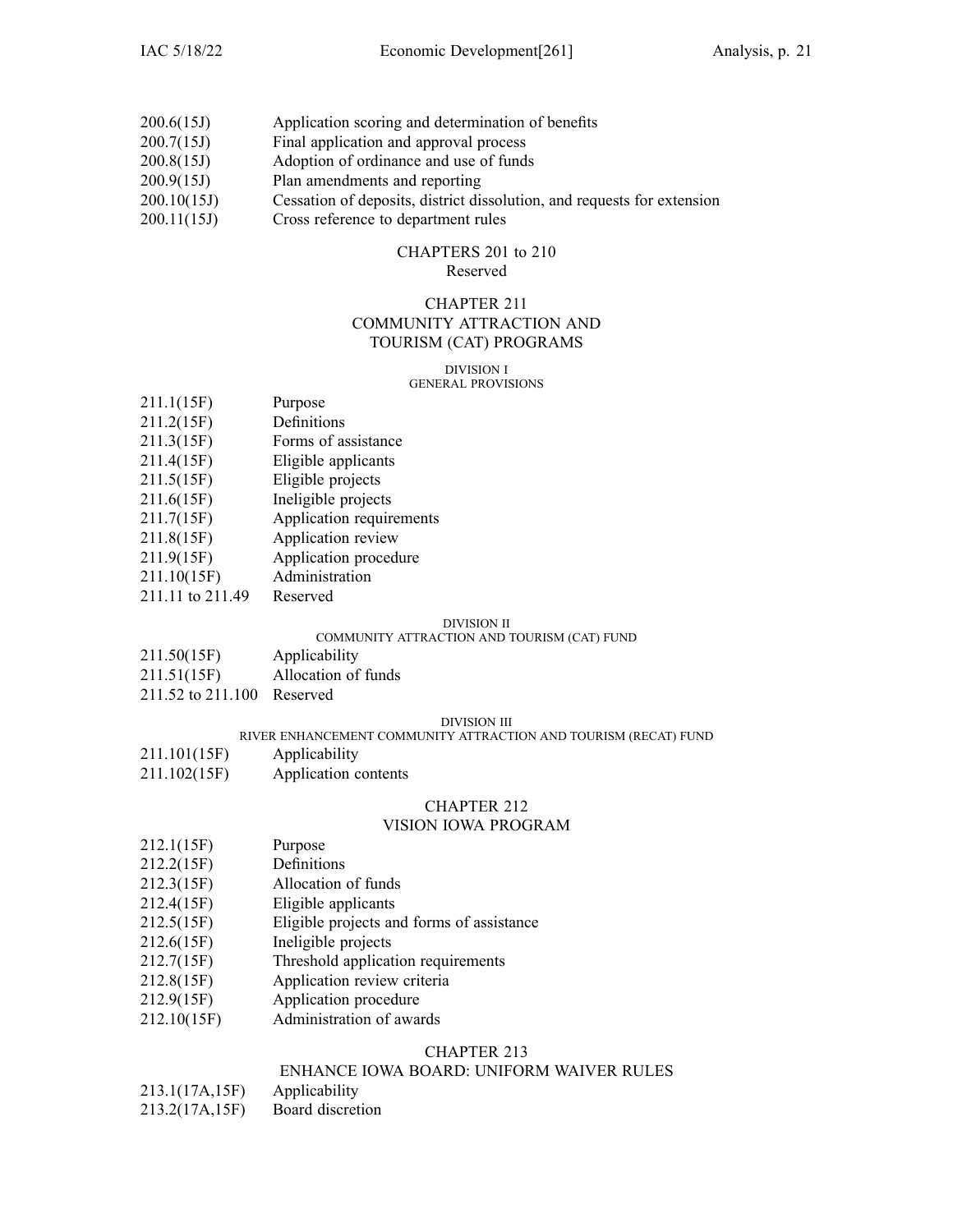| 213.3(17A,15F)   | Requester's responsibilities in filing a waiver petition |
|------------------|----------------------------------------------------------|
| 213.4(17A,15F)   | Notice                                                   |
| 213.5(17A,15F)   | Board responsibilities regarding petition for waiver     |
| 213.6(17A,15F)   | Submission of waiver information                         |
| 213.7(17A,15F)   | Voiding or cancellation                                  |
| 213.8(17A,15F)   | Violations                                               |
| 213.9(17A,15F)   | Defense                                                  |
| 0.10.10(171.177) |                                                          |

213.10(17A,15F) Appeals

# CHAPTER 214

# ENHANCE IOWA BOARD

- 214.1(15F) Definitions
- 214.2(15F) Enhance Iowa board
- 214.3(15F) Authority duties

# CHAPTER 215

# SPORTS TOURISM PROGRAM

- 215.1(15F) Definitions
- 215.2(15F) Eligible applicants
- 215.3(15F) Eligible projects
- 215.4(15F) Eligible and ineligible expenses
- 215.5(15F) Threshold application requirements
- 215.6(15F) Application process
- 215.7(15F) Administration

### CHAPTERS 216 to 219

Reserved

#### CHAPTER 220

# RURAL HOUSING NEEDS ASSESSMENT GRANT PROGRAM

| 220.1(88GA,SF608)  | Purpose                                                         |
|--------------------|-----------------------------------------------------------------|
| 220.2(88GA, SF608) | Definitions                                                     |
| 220.3(88GA, SF608) | Program description                                             |
| 220.4(88GA, SF608) | Program eligibility, application scoring, and funding decisions |
| 220.5(88GA, SF608) | Agreement required                                              |
|                    |                                                                 |

### CHAPTER 221

### RURAL INNOVATION GRANT PROGRAM

| 221.1(88GA, SF608) | Purpose                                                         |
|--------------------|-----------------------------------------------------------------|
| 221.2(88GA, SF608) | Definitions                                                     |
| 221.3(88GA, SF608) | Program description                                             |
| 221.4(88GA, SF608) | Program eligibility, application scoring, and funding decisions |
| 221.5(88GA, SF608) | Agreement required                                              |

### CHAPTER 222

### EMPOWER RURAL IOWA PROGRAM

| 222.1(89GA, HF871) | Purpose                |
|--------------------|------------------------|
| 222.2(89GA, HF871) | Definitions            |
| 222.3(89GA, HF871) | Eligible uses of funds |

CHAPTERS 223 to 299 Reserved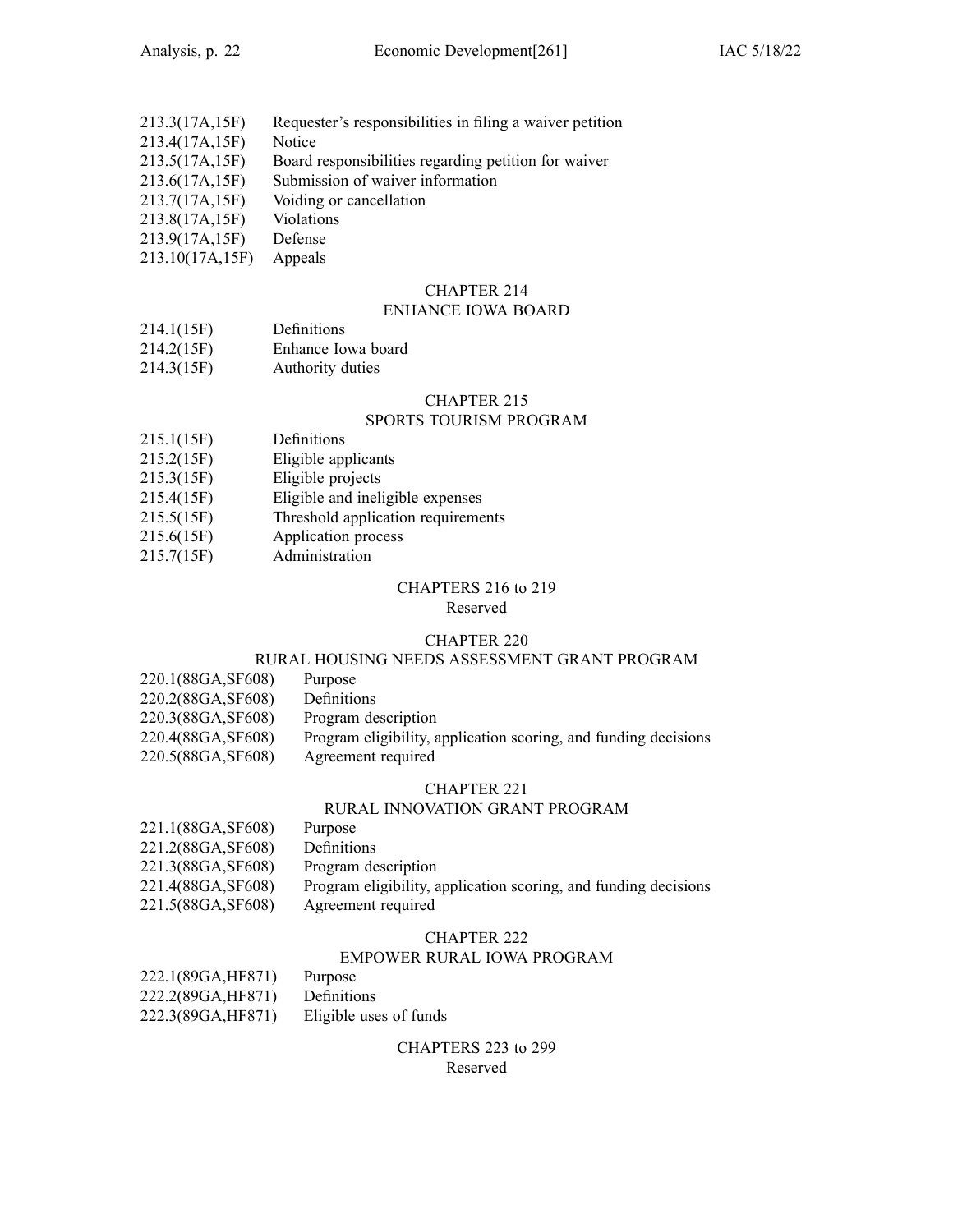#### PART XI *RENEWABLE FUEL INFRASTRUCTURE BOARD*

### CHAPTERS 300 to 399 Reserved

#### PART XII *ENERGY DIVISION*

# CHAPTER 400

# RULES APPLICABLE TO PART XII

400.1(84GA,HF590) Definitions

400.2(84GA,HF590) Purpose, administrative information, and implementation

# CHAPTER 401

# ADMINISTRATION OF FINANCIAL ASSISTANCE

| 401.1(84GA,HF590)   | Purpose                                       |
|---------------------|-----------------------------------------------|
| 401.2(84GA, HF590)  | Appropriations                                |
| 401.3(84GA, HF590)  | Control of fund assets                        |
| 401.4(84GA, HF590)  | Allocation of fund moneys                     |
| 401.5(84GA, HF590)  | Eligible applicants                           |
| 401.6(84GA, HF590)  | Eligibility criteria for financial assistance |
| 401.7(84GA, HF590)  | Forms of assistance                           |
| 401.8(84GA, HF590)  | Application process                           |
| 401.9(84GA, HF590)  | Confidentiality                               |
| 401.10(84GA, HF590) | Contents of full application                  |
| 401.11(84GA, HF590) | Selection criteria                            |
| 401.12(84GA, HF590) | Contract administration                       |
|                     |                                               |

### CHAPTER 402

Reserved

# CHAPTER 403

# IOWA ENERGY CENTER

- 403.1(15) Purpose
- 403.2(15) Definitions
- 403.3(15) Iowa energy center board

### CHAPTER 404

### IOWA ENERGY CENTER GRANT PROGRAM

- 404.1(15) Definitions
- 404.2(15) Policies and procedures handbook
- 404.3(15) Eligibility
- 404.4(15) Funding and award terms
- 404.5(15) Project budget
- 404.6(15) Application process and review
- 404.7(15) Administration

### CHAPTER 405

# ALTERNATE ENERGY REVOLVING LOAN PROGRAM

- 405.1(15) Definitions
- 405.2(15) Loan amounts and terms
- 405.3(15) Borrowers
- 405.4(15) Eligible projects
- 405.5(15) Eligible and ineligible costs